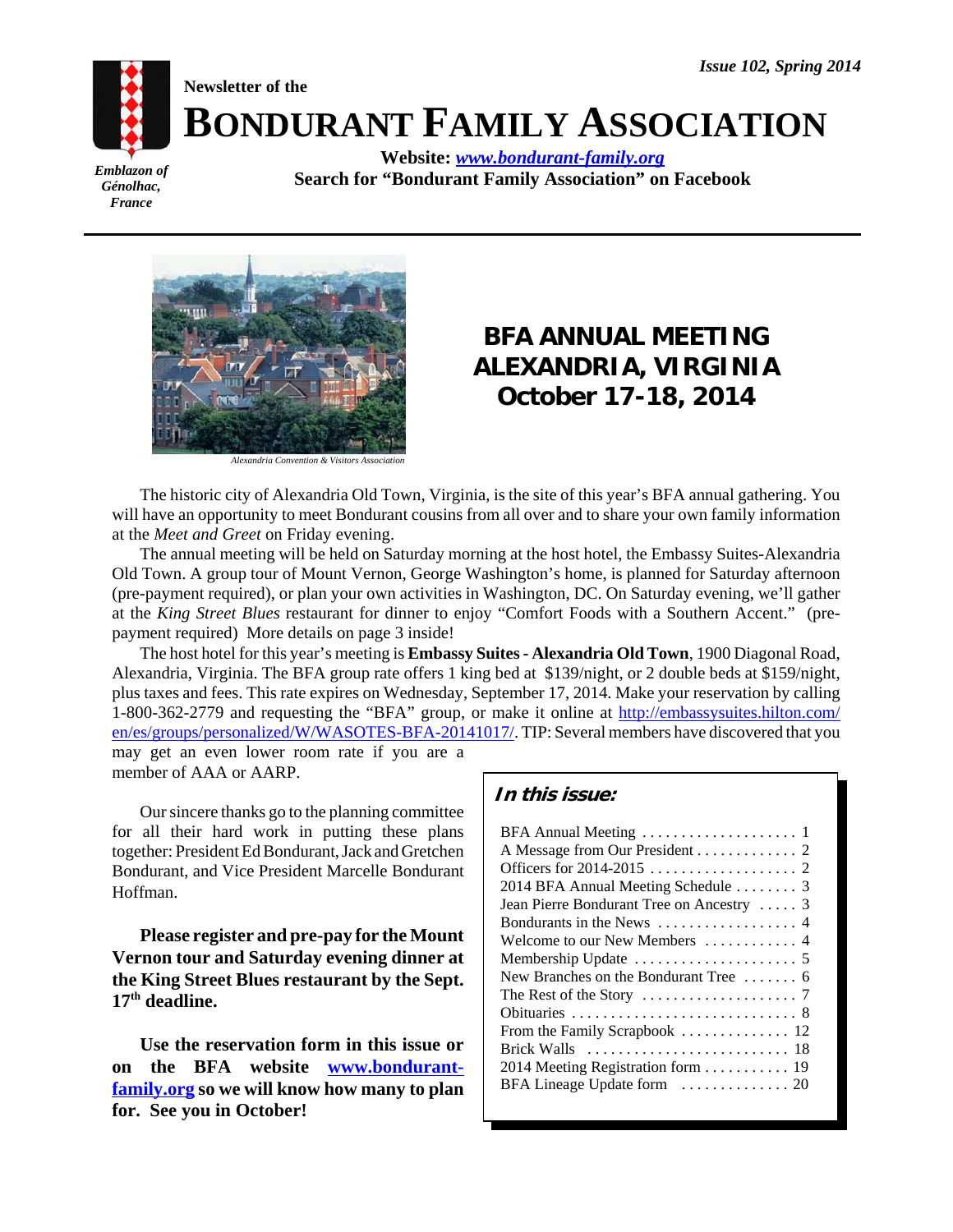# **A Message from Our President**

### Hello, Bondurants,

With the 2014 BFA annual meeting in the final planning stages, we can look to Alexandria, VA to hold much in the way of interesting opportunities.

The 2013 meeting was a high point, with Bob & Pat Bondurant hosting the meeting that attracted a strong turnout at Bob's Chandler, AZ, driving school complex. Bob & Pat's hosting included access to the "grand sport" Camaros and Corvettes – a good time was had by all. The only downside for me was, after the fact, I wished I could have had more "face time" with anyone outside my immediate family. I need to make a point to visit more with everyone I can at these meetings.

Located just outside Washington, DC, Alexandria's Old Town offers attractions of its own, and easy access to nearby sights and touring. A visitor's guide can be accessed online at www.visitalexandriava.com.

Anyone driving to or from the BFA meeting may want to consider taking exit from the Interstates and driving along the Blue Ridge National Parkway as the autumn leaves make the drive extra beautiful. The Parkway starts in Northern Virginia, and extends into North Carolina. I remember driving to Virginia with my father in the mid-'50s, before the interstate highways. The old highways would switchback over the passes to the point we would be driving on the sides of the mountains and be above the clouds. *#memories*. America's "Highway in the Sky" has beautiful vistas, old mills, camping and a slower pace. The Blue Ridge Parkway is unique in today's highway travel.

The hotel for the BFA meeting is close to the "Metro" public transportation, so there is easy access to the local history and sight seeing in Northern Virginia and the DC areas. Along with Jean Pierre Bondurant, many other Huguenots came to VA, giving current Bondurant families access to both family and Virginia/DC history.

A tour of Mount Vernon is available and the Washington National Mall offers the Capital, and White House, along with the Smithsonian, Holocaust museums, etc. Do a Google search any of these items for more detailed info.

This year's BFA meeting and family gathering holds promise, in many ways, to be totally a memorable event. See you there!

Yours truly,

Ed Bondurant President, BFA

### **BFA Officers for 2014-2015**

| President:         | <b>Ed Bondurant</b>                        |
|--------------------|--------------------------------------------|
|                    | Vice-President: Marcelle Bondurant Hoffman |
| Secretary:         |                                            |
| Treasurer:         | Amy Warren Sanders                         |
|                    | Email texasnana@gmail.com                  |
| Webmaster:         | David Bondurant                            |
|                    | dbondurant@mac.com                         |
| Newsletter:        | Eve & Rick Mayes                           |
|                    | Email: ebmayes@windstream.net              |
| Genealogists:      | Mary Bondurant Warren                      |
|                    | <b>Ruby Talley Smith</b>                   |
| <b>Amy Sanders</b> |                                            |
|                    |                                            |
|                    | <b>BFA</b> Website:                        |
|                    | www.bondurant-family.org                   |
|                    | New BFA email address:                     |
|                    | bondurant.family@yahoo.com                 |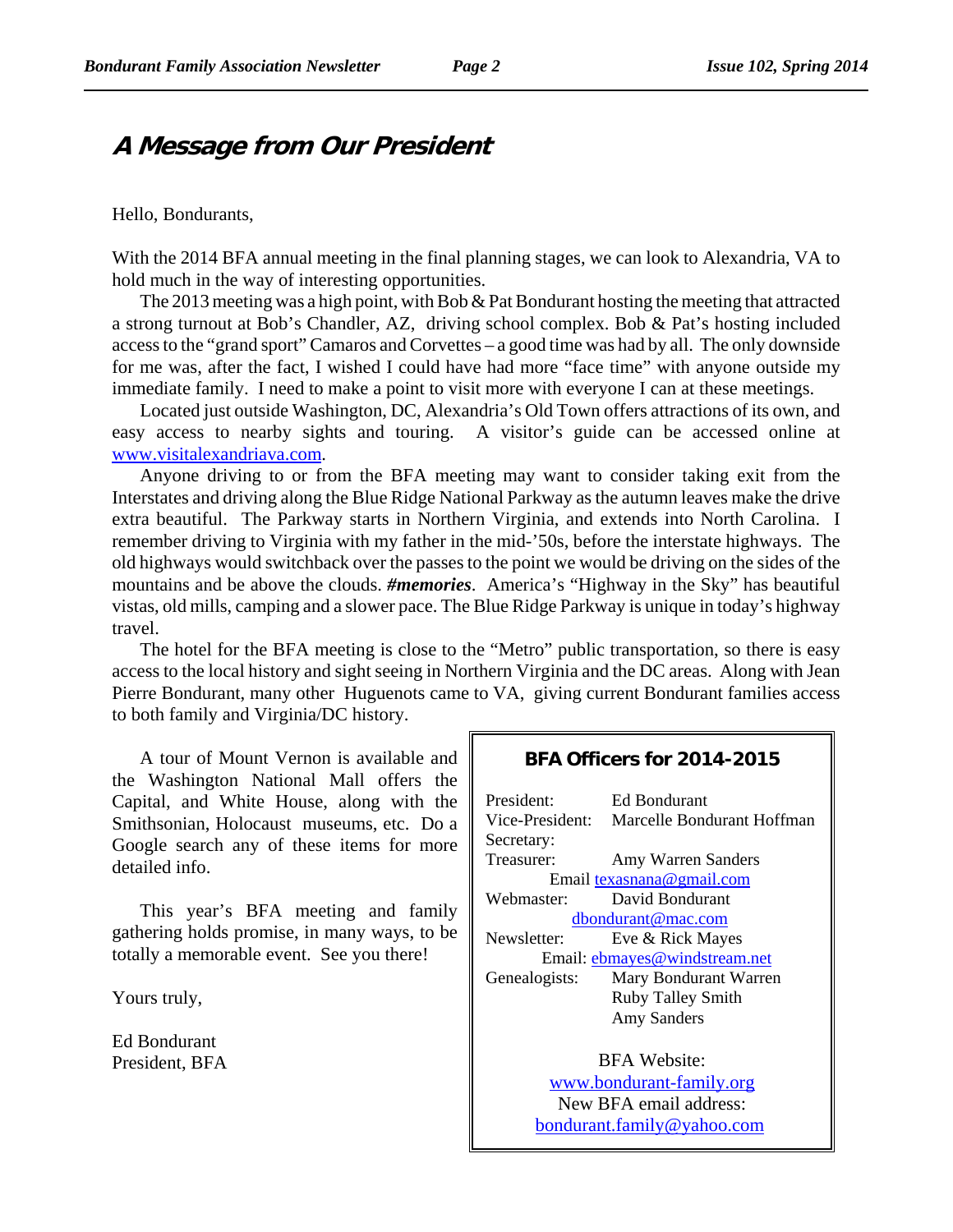# **2014 BFA Annual Meeting Schedule**

**Please register and pre-pay by Sept. 17, using the reservation form at the end of this issue or on the BFA website www.bondurant-family.org, so we will know how many to plan for. Send an email to bondurant.family@yahoo.com to receive the fillable PDF registration form that you can type into and email to hold your place.**

### **Friday, Oct 17, 2014**

Check in. Dinner on your own. The restaurant at the Embassy Suites hotel is called *Caprese*, but there are numerous others within walking distance or a trolley ride from the hotel.

#### **Friday night, 7:00 pm**

*Meet and Greet* your Bondurant cousins in the Embassy Suites meeting room. Why not make a poster or display of photos and memorabilia to help us get to know your own Bondurant family better? Bring your genealogy materials or ancestry questions, or anything you would like to share with our wonderful family.

### **Saturday, Oct. 18, 2014**

**10:00 am** *BFA Annual Meeting* at the Embassy Suites meeting room - program to be announced later. **11:30 am** Depart from hotel for the **Mount Vernon BFA Group Tour** – **pre-registration and payment is required by Sept. 17th** - see the meeting reservation form in this issue or at the BFA website to sign up and pay for this tour. Lunch is available at the Mount Vernon Inn Restaurant or Food Court (pay on your own).

#### *Saturday afternoon - On your own*

There are numerous sites of interest nearby – Mount Vernon, Gadsby's Tavern Museum in Old Town Alexandria, or ride the Metro into Washington, D.C., to explore that area. This fall also marks the  $200<sup>th</sup>$ anniversary of the British occupation of Washington, during the War of 1812. See the Alexandria website at http://www.visitalexandriava.com/ for more ideas.

#### **Saturday night, 7:00 pm**

*Dinner at King Street Blues*, 112 N. Saint Asaph St., Alexandria Old Town Cost for dinner, dessert, drink and tip is \$25.00 per person and must pre-paid by September 17<sup>th</sup>. Use the 2014 meeting reservation form in this issue or on the BFA website – www.bondurant-family.org

**Sunday** – Farewell until next year.

# **Jean Pierre Bondurant Family Tree now on Ancestry.com**

This tree does not reveal details of living descendants, but it can help you get further back once you find your family back to about 1900 using census data and family info. The link to the new BFA database online family tree is http://trees.ancestry.com/tree/68132303/. A 14-day trial membership to Ancestry is free, or check with your local library to see if they have free access to the library version to Ancestry. A PDF file with four generations of Jean Pierre and Ann Tanner Bondurant's descendants is posted on the BFA website http://www.bondurant-family.org/BFA/Contact\_Join.html.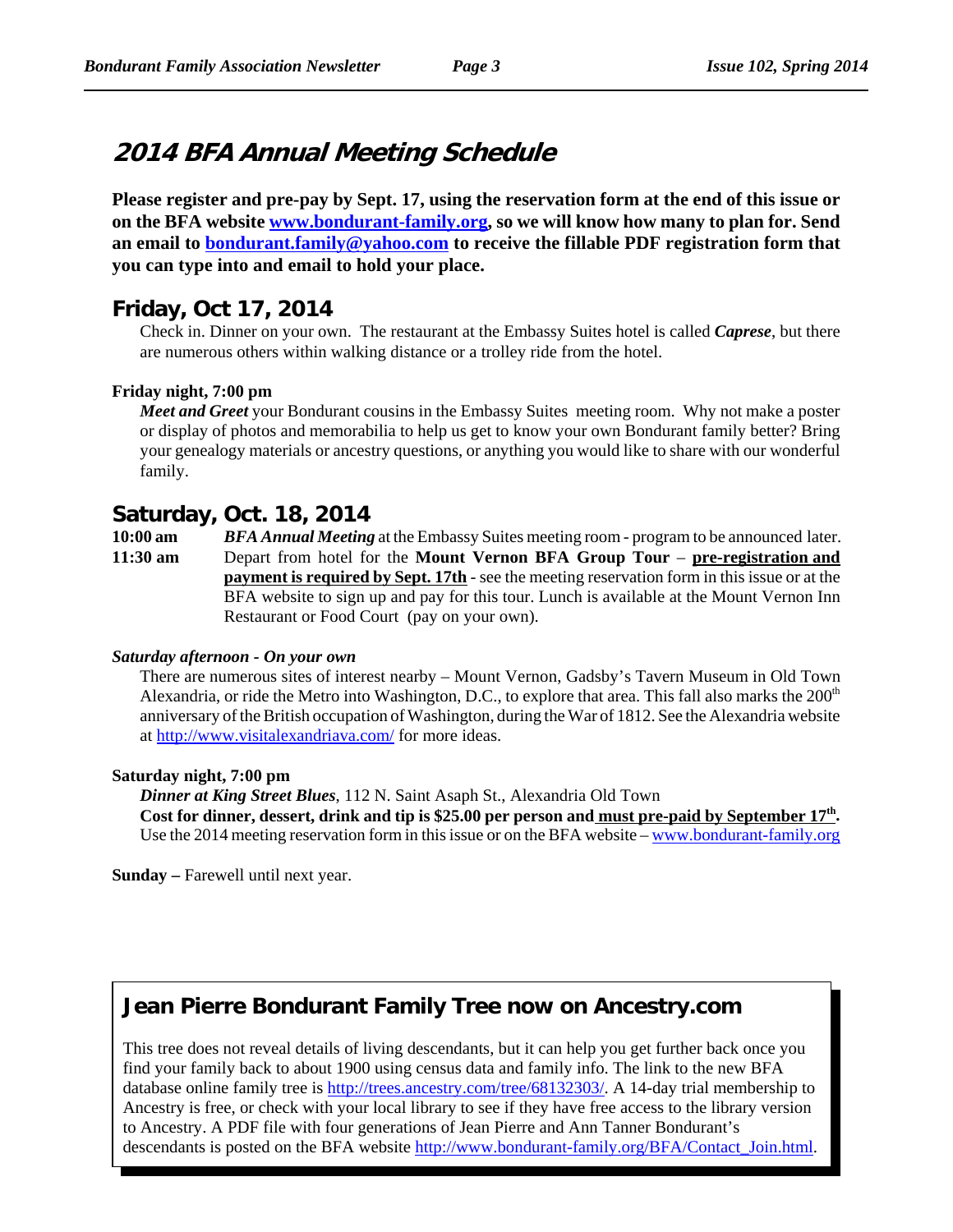# **Bondurants in the News**

*Eugenie Bondurant*, sister of BFA VP Marcelle Hoffmann, has joined the cast of *The Hunger Games: Mockingjay - Part 2* to play the once-prized stylist, Tigris. Tigris plays the very vital role of hiding Squad 451, including Katniss, Peeta, and Gale, in a cellar in her store of fur clothing. She cared for them and fed them, while informing them of what was happening in the Capitol. Tigris had dramatically altered her appearance to resemble a tiger. She was fired as a stylist due to her appearance being too shocking to be seen on television.<sup>1</sup>

Eugenie is one of the most well-respected on-camera and college drama prep coaches in the Tampa Bay, Florida region. A member of the Screen Actors Guild since 1992, she has appeared in numerous feature films, network television, and national commercials with rave reviews.

 She and husband Paul Wilborn live in St. Petersburg, FL, where Paul is the executive director of the Palladium



Theater at St. Petersburg College. They enjoy working on their 1913 home in the Old Southeast neighborhood of St. Pete and hunting for antiques. They often perform together in the *American Songbook Series* at the American Stage.

# **Welcome to our New Members**

We would like to welcome new members **Suzanne and Steven Howe** of Poway, CA, and **Janet K. Taylor-Carusi** of Cottonwood Shores, TX. The information from their lineage sheets has been added to the BFA database.

**Suzanne Armstrong Howe** is a 7th-great-granddaughter of Jean Pierre Bondurant through Dr. Joseph Bondurant. She is the daughter of Harville Bartemus Armstrong, Jr. (1927-1993) and Barbara Jane Williams (1932- ), granddaughter of Harville Bartemus Armstrong, Sr. (1886-1969) and Mildred Ethel Gibson (1899 ca 1905), great-granddaughter of John Bondurant Armstrong (1858-1940) and Sallie Jane Pollard (1860- 1944), and great-great-granddaughter of Rebecca Ann Bondurant (1831-1908) and the Rev. William Harwell Armstrong. Rebecca was the daughter of Samuel Bondurant (1789-1837) and Rebecca Walker (1793-1833), and a granddaughter of Darby Bondurant (1749-1828) and Lucy Hall (1748-1817).

Suzanne and husband Steven Howe have a daughter Savannah Nicole Armstrong Howe and a son William Connor Armstrong Howe.

*P.S. If you have never filled out a lineage chart for your Bondurant family, please do and send it to the address on the form. If you haven't filled it out in a while, won't you update your family information and send it in? The PDF form is on the BFA membership webpage www.bondurant-family.org/BFA/ Contact\_Join.html - fill the form out and email to bondurant.family@yahoo.com to be added to the database. Thanks!*

<sup>&</sup>lt;sup>1</sup> Read more about Eugenie and her career on her IMDB page: http://www.imdb.com/name/nm0094163/.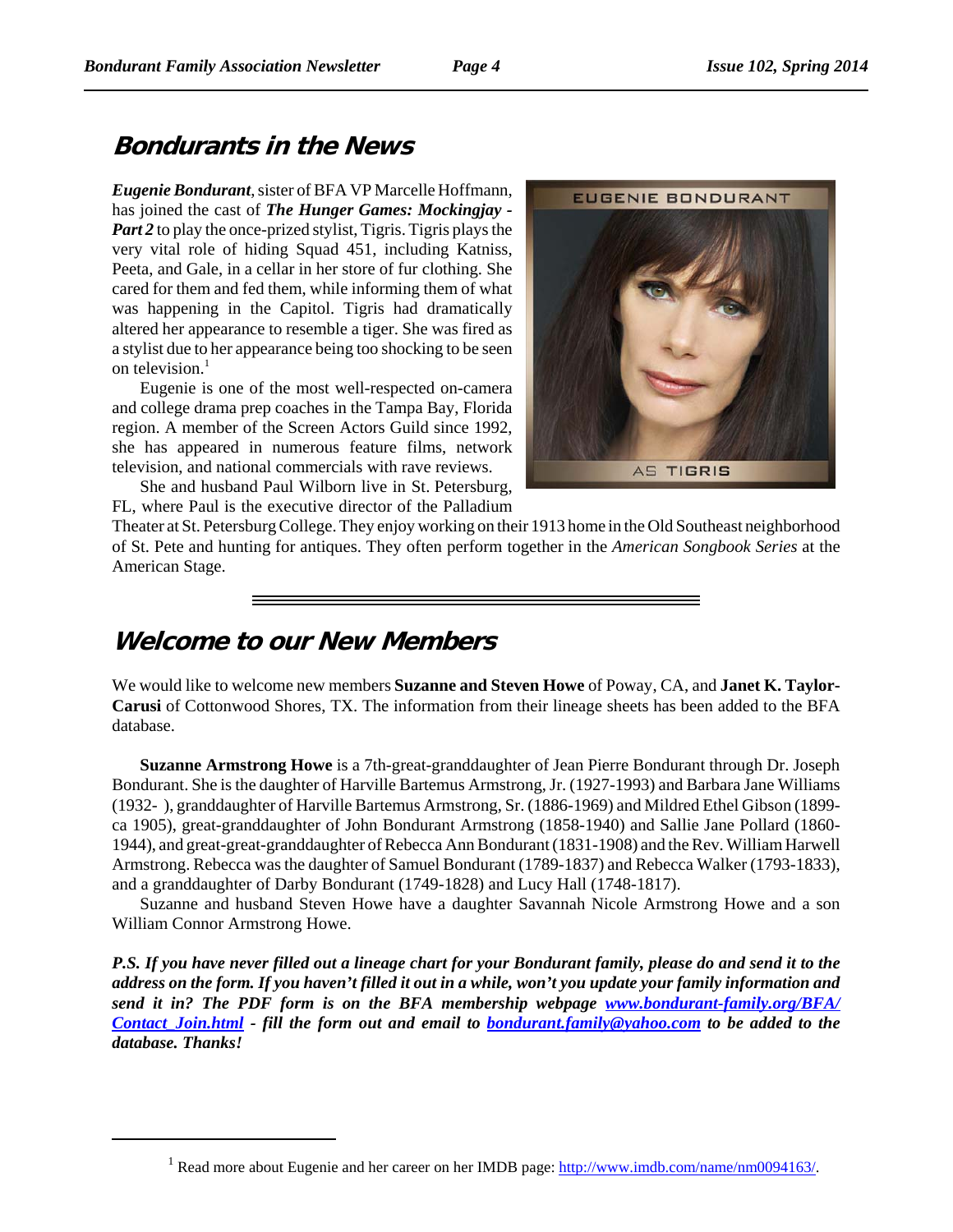# **Membership Update**

Renewals and new members received since the last issue in March 2014 are:

- Albrecht, Virginia, 111 Williams Bluff, McDonough, GA 30252, artngriffin@yahoo.com Bailie, Thomas B., 10045 Weko Dr., D11, Bridgman, MI 49106-9310, 269-465-4567, tbailie@aol.com Bondurant, Bobby & Judy, 158 Lake Dr., Amherst, VA 24521, 434-946-7603, judybondurant@comcast.net Bondurant, Charles I., 7008 Derby Dr., Crestwood, KY 40014, 502-742-6599, cbondurant@consolidated.net Bondurant, David Marshall, 235 Desha Rd., Lexington, KY 40502, 859-361-5404, Dbondurant@insightbb.com Bondurant, James & Barbara, 5700 NE 82nd Ave., #86, Vancouver, WA 98662-9430, 360-260-4454, jhbondu@alphastate.com Bondurant, John Hodges, 104 Terri Ave., Berea, KY 40403, 502-649-9368, jhbondurant@windstream.net Bondurant, John Tyree, 5530 Tecumseh Cir., Louisville, KY 40207-1693, 502-897-1405, jtyreebond@gmail.com Bondurant, Paul Al, 5371 Del Rey Dr., Colorado Springs, CO 80918-2042, 719-599-8495 Bondurant, Richard Dee, 25562 Charro Dr., San Juan Capistrano, CA 92675-4307, 949-240-3102, dicksjc@netzero.net Bondurant, Robert E. & Marielle C., 933 E 19th, Casper, WY 82601-4715, 307-234-1366 Bondurant, Robert L., 1835 S. Jefferson St., Casper, WY 82601-4738, 307-234-8717 Bondurant, Thomas Charles, 1635 Golden Fields Dr., Germantown, TN 39138, tbondurant@prodigy.net Bondurant, Walton G., Jr., 121 Commodore Ln., Smithfield, VA 23430, 757-365-0409, wbondurant@bondurantlaw.com Bondurant, William Irvin & Ruth, 845 N 14th St., Wytheville, VA 24382, 276-228-6084, ribon5@embarqmail.com Brown, Betty C., 1268 Brookridge Dr., Columbus, OH 43235-4006, 614-442-8999, lwbcbrown@aol.com Brumble, Lee Ann, 518 Laurel Hill Dr., Burlington, NC 27215, 336-226-8157 Bundrant, Donald K., PO Box 1319, Argyle, TX 76226-1319, 972-254-6264, donb@healy.org Bundrant, Sandra Rose, 300 Brandywine Dr., Old Hickory, TN 37138-2106, 615- 541-0542, sandrab@dalesupply.com Carlson, Debra R., 100 Luisi Dr., DuBois, PA 15801, 814-371-5500, SDJDCarlson@comcast.net Culpepper, James W., 3208 Casa Bonita Dr., NE, Albuquerque, NM 87111-5610, 505-296-2952, Jculpep890@aol.com Culpepper, James Jeffrey, 311 Delaware Ave. W/O, Morgantown, WV 26501-4309, 304-284-9563, Jjcul@ymail.com Goulon, Michel, 1 Rue du Marechal, Foch 92330 Sceaux, FRANCE, goulonsigwalt.michel@neuf.fr Howe, Suzanne & Steven, 15018 Hat Creek Rd., Poway, CA 92064, 858-679-4824, nuhowe4@gmail.com **NEW!**
- Kuhn, Sandra, 165 N. O'Neal Rd., Paragon, IN 46166, 765-342-0006
- Morgan, Kenneth L.B., 225 South Franklin St., Chagrin Falls, OH 44022-3450, cosmicdot@earthlink.net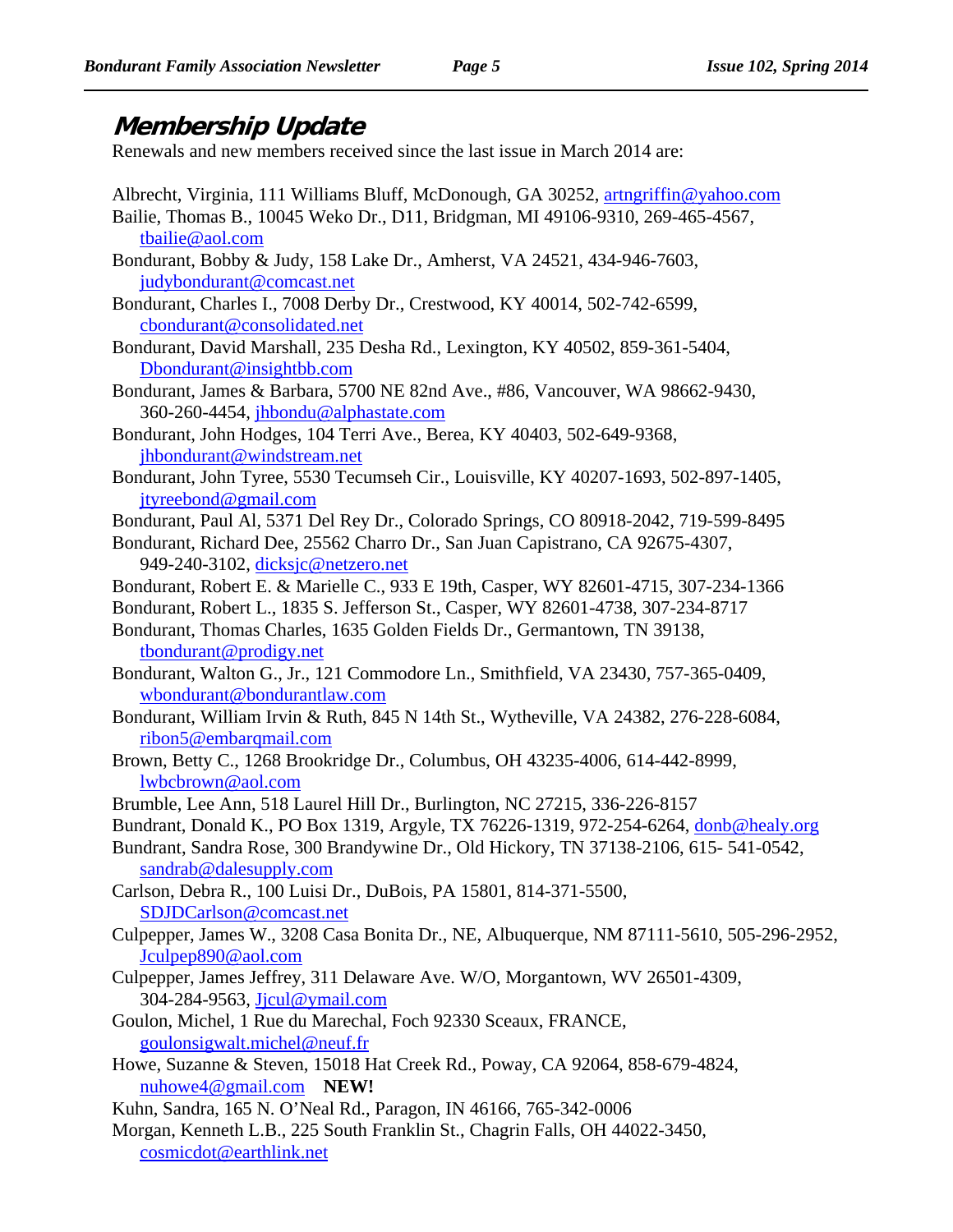| Ramsdell, Bruce Vincent, 1130 Piedmont Ave., Unit 1512, Atlanta, GA 30309, 404/272-0071, |
|------------------------------------------------------------------------------------------|
| siouxlake@aol.com                                                                        |
| Roberson, Julie Thompson, 3740 Big Bend Dr. NE, Albuquerque, NM 87111, 505-440-7938,     |
| kroberson3@comcast.net                                                                   |
| Serwitz, Beverly, 1464 Cheswick Pl., Westlake Village, CA 91361, 805-370-6339,           |
| beyserwitz@gmail.com                                                                     |
| Taylor-Carusi, Janet K., 709 Aspen Ln., Cottonwood Shores, TX 78657-9487, 830-693-2075,  |
| mjanet@moment.net NEW!                                                                   |
| Vogel, Judith F., 4106 Poplar St., Fairfax, VA 22030-5234, 703-273-3851,                 |
| judithvogel@verizon.net                                                                  |

Wegenast, Virginia J., 8021 52nd Ave., West, Mukilteo, WA 98275-2633, 425-355-9855, vjwegenast@comcast.net

Wingert, Sheryl R., 1366 Harvard Rd., Atlanta, GA 30306, 404-377-9008, shrwing@bellsouth.net

### **New Branches on the Bondurant Tree**

Miss **Mary Rachael Warren**, daughter of Stuart Warren and granddaughter of long-time BFA newsletter editor Mary Bondurant Warren, married Mr. **Keith Victor Hutchison** at the Harry P. Leu Gardens in Orlando, FL, on February 1, 2014. Rachael graduated as an RN in 2011 and is continuing her education at University of Central Florida to become a Family Nurse Practitioner while working as a Cardiac and Hemodialysis RN at Parrish Medical Center. Keith graduated from DeVry University in 2004 and is currently a contractor for NASA as a software engineer 4.



*Keith & Rachael Hutchinson*



*The fourth generation of Bondurant descendants - Mary Bondurant Warren (seated in the center) is the beloved great-grandmother of these Clark, Hash, Nicholson and Weeks children. Laura Hash (back right) is her granddaughter. Taken June 2012 by Amy Warren Sanders.*

**Laura Warren Lucas**, daughter of Mark Warren and another granddaughter of Mary Bondurant Warren, married **Michael Allen Hash** on May 29, 2014. They and their two children, Demetry and Lily, raise goats on their farm near Konawa, OK.

### **Share Your News**

Won't you share your family news – births, marriages, special happenings, reunions, etc. – with us? Send any news, scanned photos, clippings or tidbits of Bondurant-related information to Eve by email ebmayes@windstream.net or by "snail mail" to Eve B. Mayes, 270 Wesley Chapel Road, Danielsville, GA 30633. Thank you!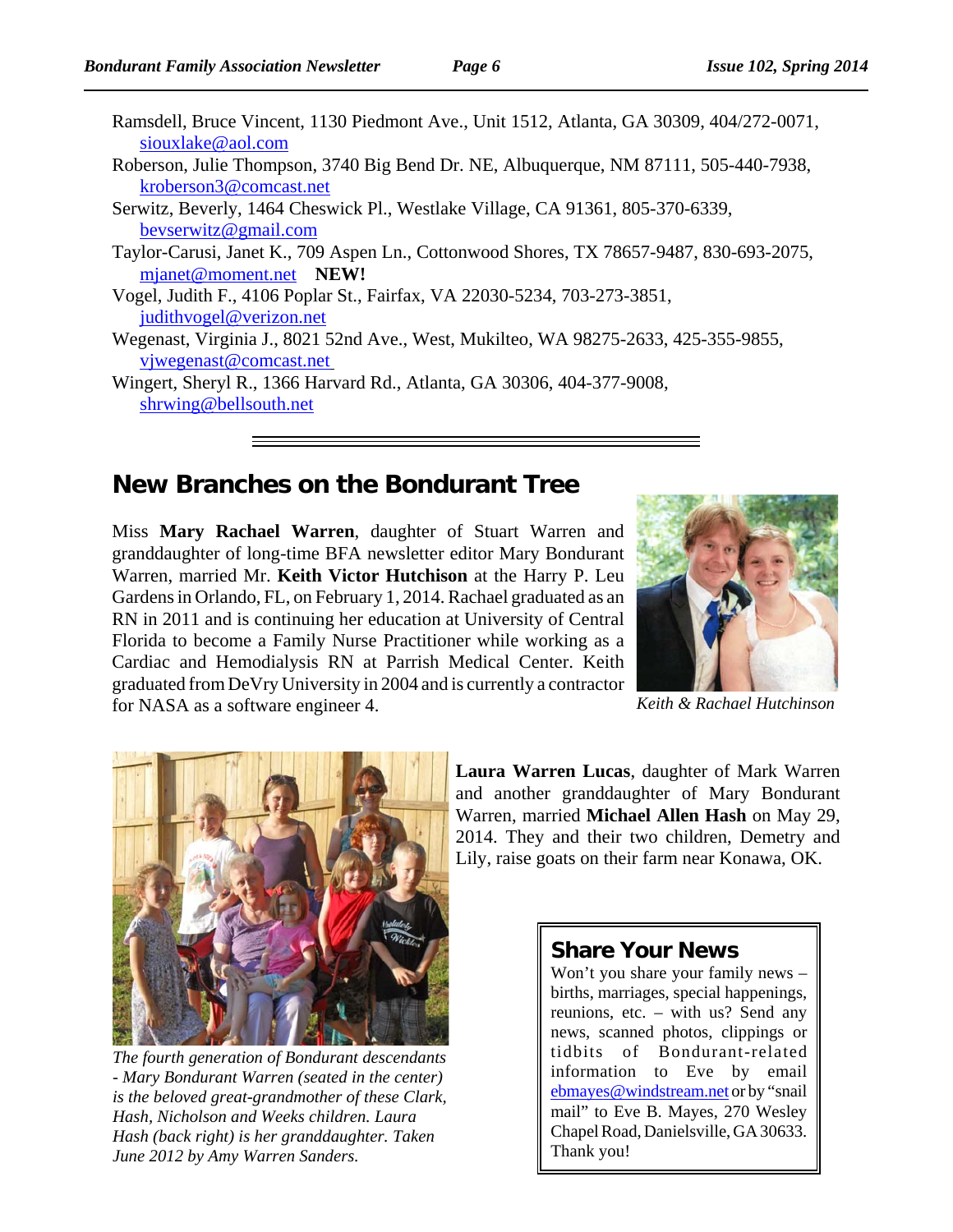### *The Rest of the Story*

### **Tennessee Man, 101, to Wed Sweetheart, Age 100**

*The late BFA researcher Clint Bondurant had found this story in the 20 April 1907 issue of the Bismark (ND) Daily Tribune and shared it with us via the BFA Newsletter issue #77 (Winter 2008, page 10). Editor Mary Bondurant Warren closed her abstract with this question: "Did they live long enough to make it to the altar?"*

From April through most of July 1907, newspapers all across the country and even overseas carried the romantic story about John B. Bundren, who turned 101 on April Fool's Day that year, finding his long-lost love, Miss Rose McGuire, who would be 100 on August 26, 1907. They had been childhood sweethearts in the 1820s in Tennessee, but Miss McGuire's parents did not approve of the match, so the McGuire family returned to Lancaster, England.

The heart-broken Bundren went west seeking gold, as so many young men did in that era, and had made quite a fortune. He returned to Tennessee and purchased the very land where he and Rose used to meet in secret. Being a friendly sort, the centenarian Bundren got the idea of a reunion to be held on his property near Tate Springs, Tennessee. His one prerequisite was that the attendees – 100 "boys" and 100 "girls" – must be over 90 years of age. He even offered to pay their train fare!

Newspapers from Philadelphia to California, Montana to South Carolina picked up the story of the reunion and Mr. Bundren's magnanimous invitation. It just so happened that the story was copied from an American newspaper and published in England. Miss Rose McGuire, his long-lost love, responded. Letters were exchanged and Rose agreed to marry him on her 100th birthday.

Stories with more details about their romance and pending wedding continued to be published around the country. A long letter from Mr. Bundren was published in the Fort Worth, Texas,



Photos published in the Denver, CO, <u>Rocky Mountain</u><br>*Naws*, July 13, 1007, nage 3, from the digitized old man that exposed the fraud. *News, July 13, 1907, page 3 – from the digitized newspaper archives on www.genealogybank.com.* 

*Star-Telegram*, on 10 May 1907 (page 2), further explaining his philosophy for the reunion, and his plans to travel to England in June, to return with his bride-to-be and five other British folks over the age of 90, in time for the festivities in August. Nonagenarians from all over the country seem to have responded his invitation, answered questions about themselves, and sent photographs of themselves to the nephew and namesake of Mr. Bundren, who was compiling a book for the event.

There is no telling how many old people would have boarded a train in August, thinking they were on their way to a huge celebration. But a savvy reporter in St. Louis realized that the photos of the happy couple seemed to be fakes. The old man with a flowing beard looked posed – John Bundren himself had dressed in a white wig and a false beard. "Rose McGuire" was a woman from south St. Louis who agreed to be made up for the photo. But it was the wig and beard of the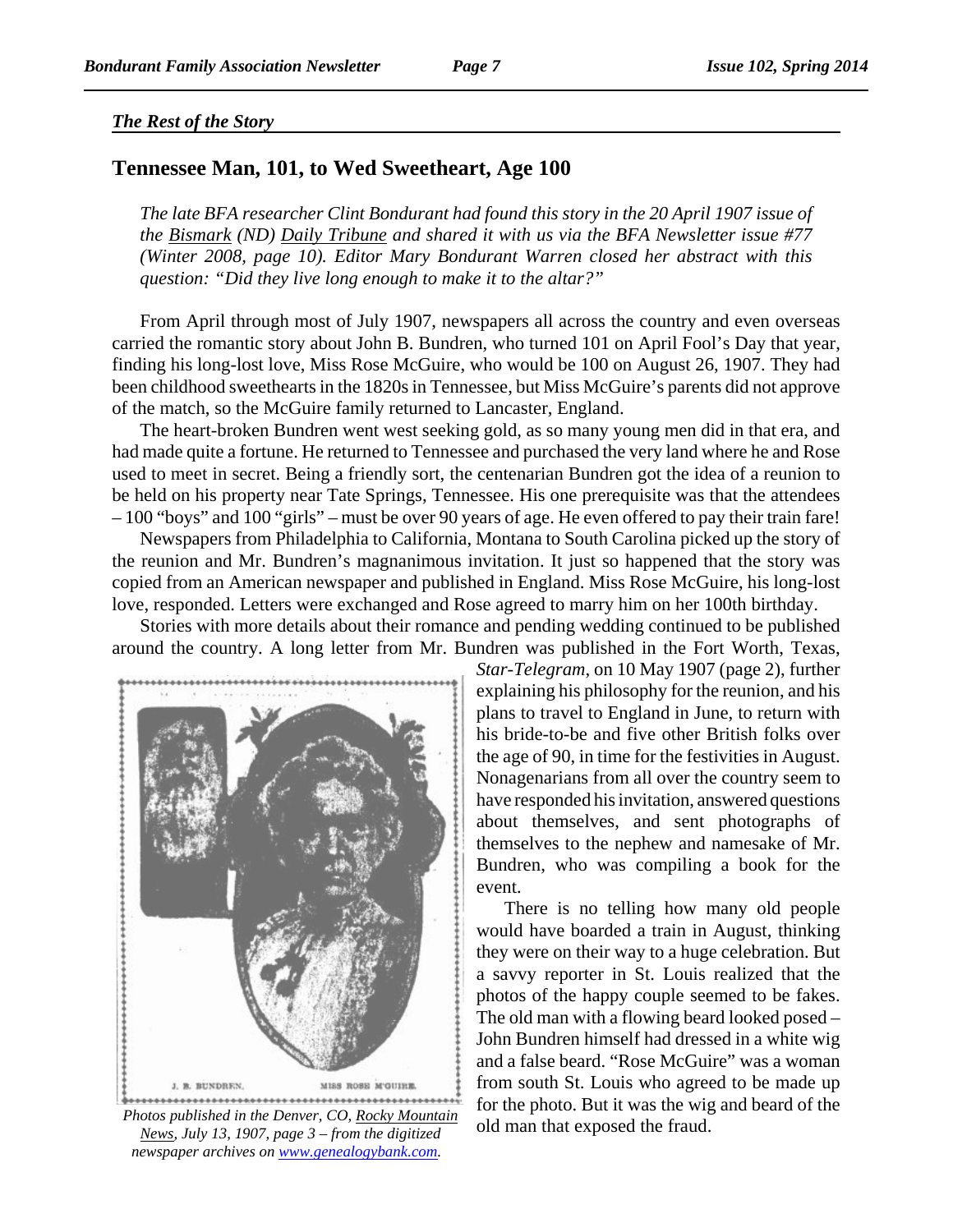The Cleveland, OH, paper, *Plain Dealer*, reported on 27 July 1907, that John B. Bundren, Jr., of 2840 Eads Ave., St. Louis, had sent out the stories and the invitations to the wedding of his "uncle." Bundren was a clerk with the U.S. Army medical supply depot in St. Louis, and stated that his purpose for this hoax was to obtain data for a book he was writing about longevity. The Rockford, IL, *Morning Star* (2 Aug 1907, p 5) stated that "the story was cleverly written and was webbed with a romance that would make Romeo and Juliet look cheap. It was published broadcast over the entire country and was considered a good news story." They proposed that Bundren may have started the story to attract visitors to Tate Springs, a summer resort on the New Orleans and St. Louis Railroad, just outside of Memphis. Another newspaper called it "the hoax of the century!"

 No mention about what may have happened to John B. Bundren after his "joke" was revealed has been found in subsequent digitized newspapers searched on Google or GenealogyBank.com. We have not found him on the 1900 or 1910 federal census of St. Louis, MO. Nor does it appear that he ever wrote that book about longevity. *Now you know the rest of the story!*

**OBITUARIES** gathered from various sources, including digitized newspaper archives on the subscription website www.genealogybank.com, since March 2014, compiled June 2014 by ebm.



**MARTHA ANN BONDURANT FITZGERALD** of Buffalo Junction, Virginia, formerly of Danville, Virginia, died Friday, June 6, 2014, in Midlothian, Virginia. The daughter of Jesse M. Bondurant and Willie Mae Burgess Bondurant, she was born October 28, 1924, in Princeton, West Virginia, the youngest of eight siblings. Martha was married to Dr. Walter C. Fitzgerald on July 1, 1945. Upon his graduation from the University of Virginia School of Medicine, Dr. Fitzgerald was inducted into the United States Army Medical Corp and assigned to duty in Ft. Lewis, Washington.

Martha accompanied him to Ft. Lewis, where they resided until he was deployed to Japan. Upon his deployment, Martha resumed her studies at the University of Virginia and graduated from the Hospital Nursing School in 1947.

Martha Fitzgerald was a strong, independent person. She was an active, involved member of First Presbyterian Church in Danville, Virginia (for 40 years), and then the Clarksville Presbyterian Church (for 20+ years). She loved being a Girl Scout Leader, and working in scouting for 20 years. She was part of the Medical Auxiliary in Danville and later volunteered with Hospice in Mecklenburg County. She loved her church, the outdoors, sports, animals, and living on "Buggs Island Lake."

Most of all, she loved family, especially her grandchildren and great-grandchildren. She was predeceased by her parents; all seven siblings; and her husband. She is survived by her daughter, Nancy F. Cave (William); two grandchildren, Lauren F. Palmer (Eric), and Ryan F. Furgurson (Elizabeth); and three great-grandchildren, Tess and Adam Palmer, and Brycen Furgurson. A memorial service will be held 11 a.m. Saturday, June 28, 2014, at the Clarksville Presbyterian Church in Clarksville, Virginia. In lieu of flowers, donations may be made to the church of your choice, Hospice or the Clarksville SPCA.

© *The Reidsville Review* **(Reidsville, NC), Wednesday, June 18, 2014**

*[Editor's Note: Shared on the BFA Facebook page by her nephew Tom Bondurant of Ridgeland, MS. Martha's parents were Jesse Minter Bondurant (1888-1963) and his wife Willie Mae Burgess Bondurant (1889-1981). Jesse Bondurant was great-great-grandson of Thomas Bondurant (1744-1822) and Rhoda Agee Bondurant (1746-1845).]*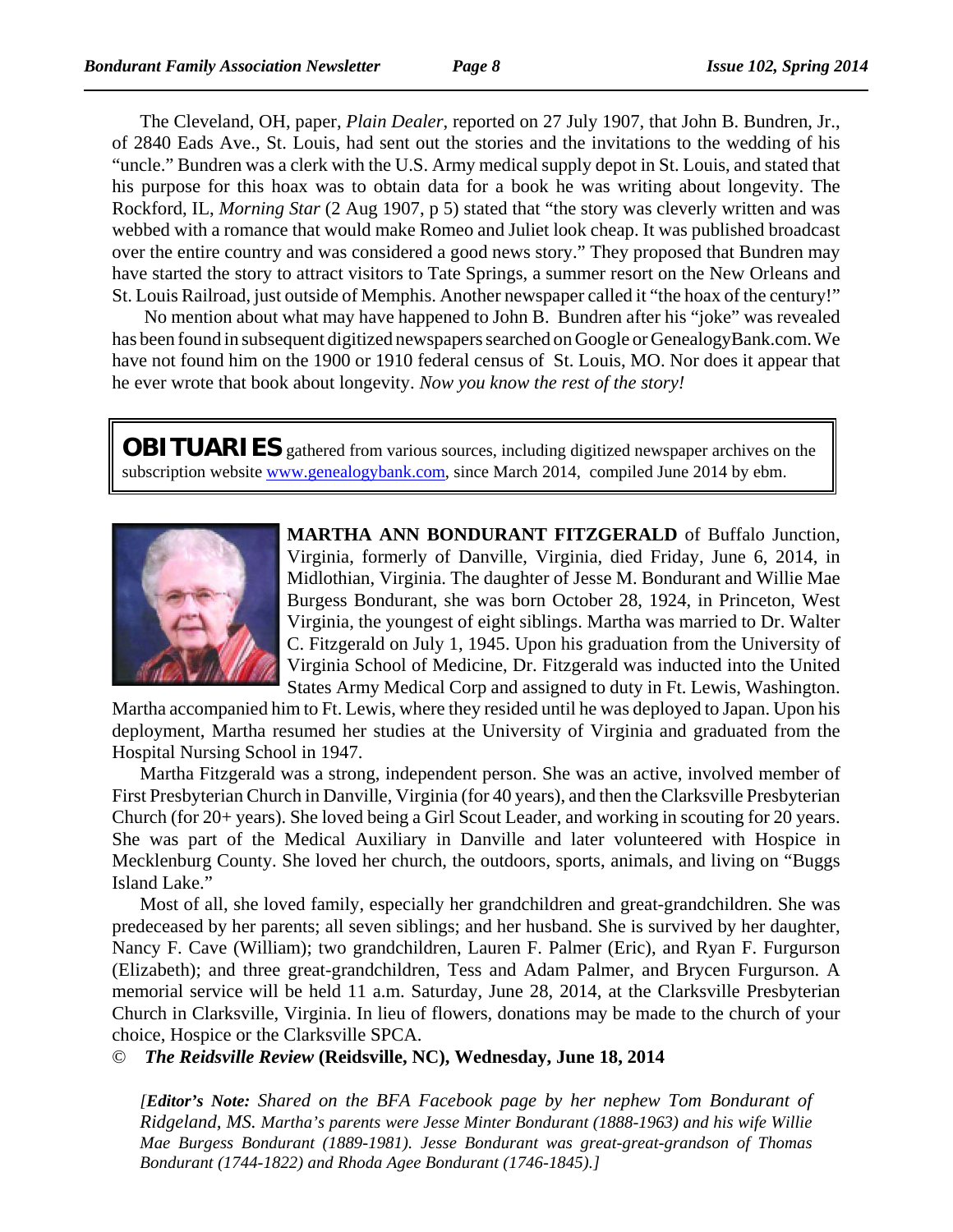

**LARRY HENSLEY BUNDREN**, age 61 of Tazewell, Tenn., was born April 17, 1952, and passed away April 6, 2014. He was saved at an early age and was a member of Springdale Baptist Church. Larry loved fishing hunting, NASCAR, and farming. He was preceded in death by his mother: Irene West Bundren. Father: Agee Bundren. Several aunts and uncles. He is survived by his loving wife of 35 years: Brenda Nash Bundren. Daughter: Ashley Bundren Goins and son-in-law Jeremy Robert Goins. Two special grandchildren: Jaylen and Jazlyn Goins. Mother-in-law: Tilda Nash. Brothers: Bill Bundren and wife Marianne; Leonard Bundren and wife

Sandy; Jerry Bundren and wife Barbara; David Bundren. Sisters: Helen Johnson; Thelma Bundren and Wayne Bailey. Brothers and sisters-in-law: Gary and Sue Bundren; Brad and Penny Nash. A host of nieces, nephews, cousins and special aunt Dephia West. Special friends: The Bass Fishing Club of Tazewell.

The family received friends Thursday, April 10, 2014, from 4 p.m. until 7 p.m. with funeral services at 7 p.m. in the Claiborne-Overholt Funeral Home Chapel with the Rev. John Hatfield officiating. Music provided by Barbara Hatfield. Graveside services were conducted Friday at 11 a.m. in the Bundren-West Cemetery on Bundren Mountain. Pallbearers: Gary Brooks, Chris Brooks, Rex Callebs, Allen Holt, Michael Bundren and Phillip Johnson. Claiborne - Overholt Funeral Home www.claibornefuneralhome.com

© *Claiborne Progress* **(Tazewell, TN) - Wednesday, April 30, 2014**

*[Editor's Note: Larry was the son of Agee Hensley Bundren (1922-2000) and his first wife Thelma Irene West (1919-1983) of Claiborne Co., TN. His Bundren ancestors were grandparents William Albert Bundren, Sr. (1896-1980) and Grace Cornelia Hurst (1901-1929), great-grandparents David Washing Bundren (1866-1932) and Mary Matilda Barlow (1877-1968), gg-gf Greenberry Bundren (abt 1821- ) and Mourning Bunch who married 1835 in Claiborne Co., TN; ggg-gf Greenzill Bundren (abt 1803 NC-1854 Grainger Co., TN) and Mary Ann Devault ( - bef 1850).]*



**VIRGINIA (GINNY) SWEET BONDURANT**, 95, of Roanoke died Saturday, June 28, 2014 at her home after a brief illness. Ginny was born May 13, 1919 in Bluefield, WV, daughter of the late Clarence B. Sweet and Virginia Sweet Winton. Ginny graduated from Jefferson High School in 1937 and Randolph Macon Woman's College in 1941 with a degree in chemistry. After college she worked as a chemist for the American Viscose Corporation and as a technical copywriter for the Carbide Corporation in New York.

Ginny was a tireless and always cheerful volunteer. Through the years she volunteered for Meals on Wheels, Bethany House, YWCA, the Girl

Scouts, the PTA, Randolph Macon Woman's College and St. John's Episcopal Church. Ginny was quite the competitor, whether playing cards, playing tennis or cheering for the ACC. Her greatest joys in life were her family, the church and Randolph Macon Woman's College.

Ginny was predeceased by her beloved husband of 68 years, Robert Frederick Bondurant, M.D. and her sister, Laura Sweet Weaver. She is survived by her children, C. Quentin Bondurant (Linda), Laura B. Elliott (Gene), Jane W. Bondurant (Ron Tessendorf), Sally W. Bondurant (Svend Pedersen) and Ann B. Trinkle (Dave). She was a wonderful grandmother to Alyson Elliott Bond (Eric), Shane Rogers (Jennifer), David Farnum Jr. (Carley), Gene Elliott III, John Farnum (Megan), Neal Elliott, Sarah Pedersen, Eric Pedersen, Clay Trinkle, Ella Trinkle and Owen Trinkle; and great-grandmother to Morgan and Drew Bond, Gage Rogers, Lucy Farnum , Kathryn and Jack Farnum.

Very special thanks to Good Samaritan Hospice, Home Instead, the Brandon Oaks staff, her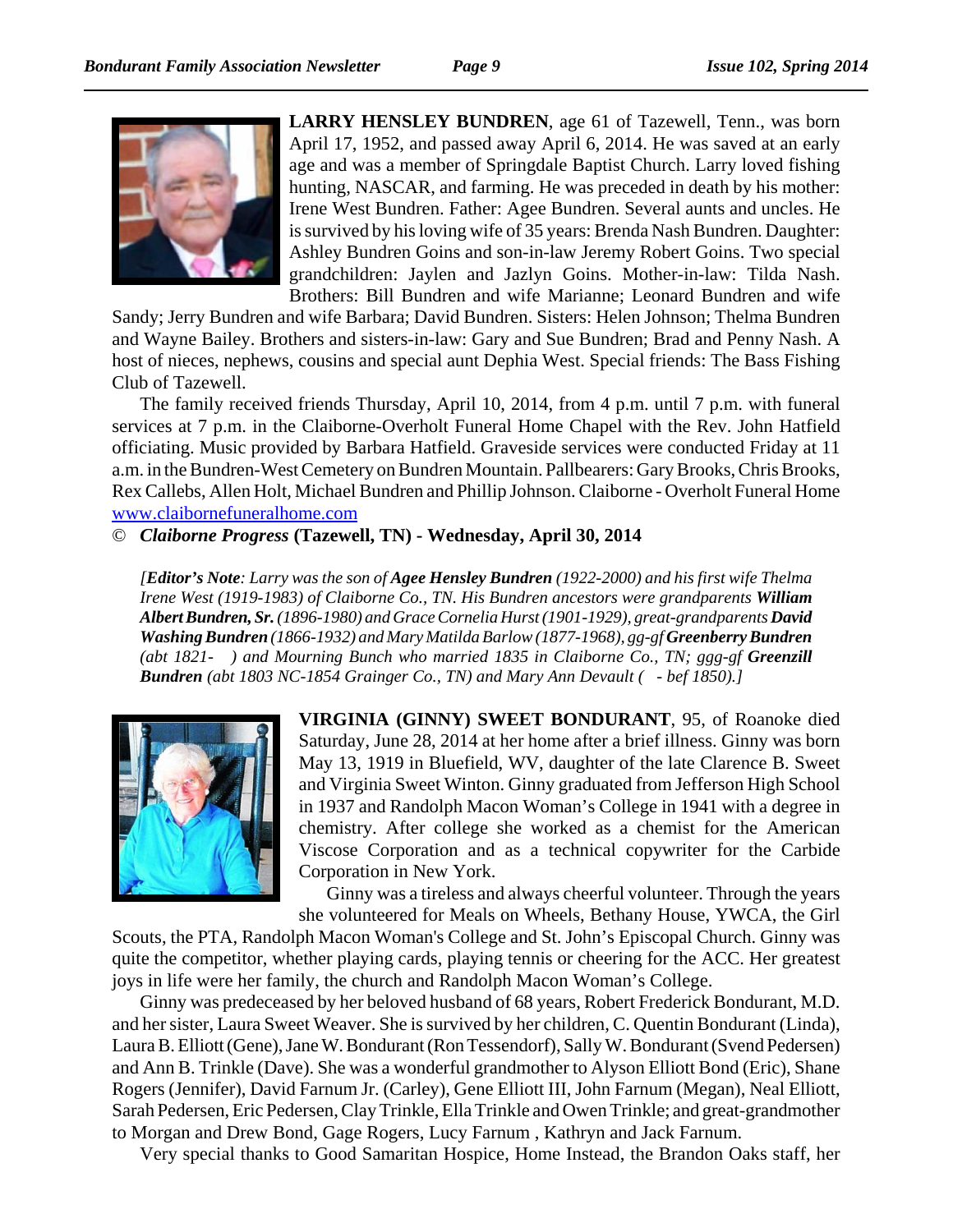church family and many friends.

A memorial service will be held 11 a.m. Wednesday, July 2, 2014, at St. John's Episcopal Church, Jefferson St. and Elm Ave., Roanoke, VA. The family will greet friends after the service. In lieu of flowers, contributions may be made to St. John's Episcopal Church Memorial Fund, PO Box 257, Roanoke, VA 24002 or to Randolph College (Randolph Macon Woman's College), 2500 Rivermont Avenue, Lynchburg, VA 24503. On-line condolences may be sent to www.oakeys.com Oakey's Roanoke Chapel.

**©** *Roanoke Times***, The (VA) - Tuesday, July 1, 2014, Page: B4**

*[Editor's Note: Shared by BFA Facebook member Lauren Jones. Ginny's sister Laura A. Sweet Weaver was born 31 Oct 1916 in WV and died 1 Feb 2012 in Lynchburg, VA. Their parents were Clarence Brewer Sweet (1883-1923) and Virginia B. Bedinger Sweet Winton (1888-1987).]*

**VIRGINIA EDWARDS BONDURANT** was born on March 27, 1926 and passed away on March 14, 2014. Virginia is preceded in death by her husband of 68 years, Henry C. Bondurant, Sr. and son, David L. Bondurant. Virginia served as bookkeeper for many years at the Guilford College Fire Department and she was a homemaker.

She is survived by three children and their spouses: James K. Bondurant (Karen), Michael A. Bondurant (Stephanie) and Henry C. Bondurant, Jr. (Pearline); six grandchildren: Elisha, Ashley, Ben & Bryan, Amie & Chris. She is also survived by six great-grandchildren.

There will be a graveside service at New Garden Friends Meeting on Tuesday, March 18, 2014 at 3:30 p.m. In lieu of flowers, please make donations to St. Jude's Children's Hospital, 501 St Jude Place, Memphis, Tennessee 38105.

© *Greensboro News & Record* **(NC) - Sunday, March 16, 2014**

*Editor's Note: Shared by BFA Facebook member Elisha Bondurant, her grandaughter. The obituary of Virginia's husband Henry Cecil Bondurant, Sr., was published in BFA Newsletter #95. He was the son of John Banner Bondurant (1901-1989) and Annie Elizabeth Stuart (1905-1987), grandson of John William Bondurant (1866-1965) and Victoria Adeline Banner (1875-1929), great-grandson of Peter Bondurant (1834-1914) and Emily Ruth Simmons (1843-1936).*



**ELSIE MAE JOHNSON BONDURANT**, age 81, was born February 10, 1933 to the late Ellen Patton and Ed Johnson in Cairo, IL. She departed this life on March 27, 2014, at the Southeast Missouri Hospital in Cape Girardeau, MO.

Elsie accepted Christ at an early age in her life, attending St. Columbus Catholic Church. She worked for the Cairo School Dist. # 1, St. Joseph Catholic School and other various jobs. Elsie was a very caring, kind and loving person. Dedicated to the needs of the community, all you had to do was call and she would be there.

Elsie was preceded in death by her mother; Ellen Patton, Father; Ed Johnson, one son: Terrence Paul, one sister: Lillian (Sayne) Jenkins, two brothers: Millard (Pluke) Patton and Edward Johnson.

She leaves to cherish her memory: Three sons: Millard (Debbie) Bondurant of Lenexa, KS, Kevin (Debra) Curry of Waldorf, MD., Steven (Joan) Bondurant of Clarksville, TN. Four daughters: Joy Bondurant of Detroit, MI, Gayle Curry of Waldorf, MD, Debra (Larry) Baldwin and Karen Hardamon both of Cairo, IL. Also left to mourn is one brother; Freddie Patton of Cairo, IL, one sister; Evelyn Williams of Detroit, MI, and a host of grandchildren, great grandchildren, nieces,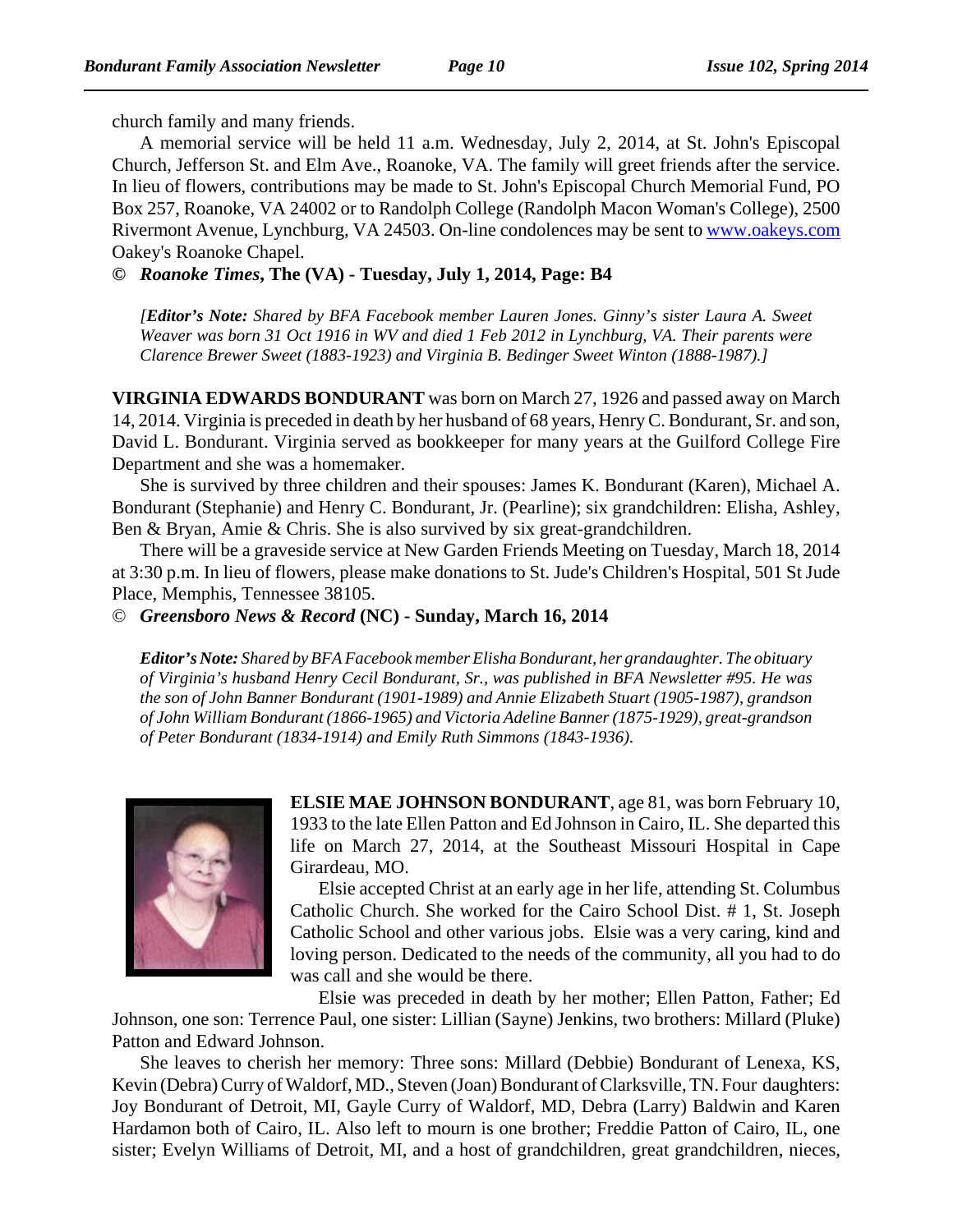nephews, cousins and friends who will miss her dearly and forever keep her in their hearts.

Services for Elsie Mae Bondurant were held on Saturday April 5, 2014 at 12:00 pm in the First Missionary Baptist Church in Cairo, IL with Pastor Jimmy Ellis officiating. Interment was in the Green Lawn Memorial Garden in Villa Ridge, IL. Friends called on Saturday at the church from 11:00 am until the funeral hour at 12:00 pm. Massie Funeral Home in Mounds is in charge of the arrangements.

© *Southern Illinoisan* **(Carbondale, IL) - Tuesday, April 1, 2014, page 3**

*[Editor' s Note: Elsie's husband was Bennie Rescell Bondurant, born 4 Feb 1931, died 18 Jan 1998 and buried in the Jefferson Barracks National Cemetery, St. Louis, MO. (Find-a-Grave Memorial #25206428). He served in the U.S. Army in Korea. His parents were George Wade Bondurant, Jr. (1904-1975) and Christine O. Webster (1907-1958). And yes, this family is listed as black on the census records.]*

**BUNDRUM OBIT CORRECTION** - Rose Bundrum Bahling sent corrections to the obituary of her father **Leonard Jefferson Bundrum** that was published in the *Marietta* [GA] *Journal* 5 Sep 1971 (p. 5), via the BFA Facebook page.

The original obituary is transcribed below, followed by Rose's corrections:

Former Paulding County resident, **Leonard D. Bundrum**, 67, of Farmersburg, Ind., died suddenly Thursday. Funeral services will be 3 p.m. Sunday in the Clarkdale Baptist Church. The Rev. C.K. Rainwater will officiate and burial will be in the Pleasant Hill Baptist Church. Survivors include his two daughters, Miss Alene Bundrum of Chicago, Ill. and Mrs. Walter Hardegree of Armuchee; son Hugh Bundrum of Woodstock; two sisters, Mrs. Lessie Mae Evans of Powder Springs and Mrs. I.V. Norton of Lithia Springs; four brothers, Q.A. Bundrum of Austell, Clifford Bundrum of Powder Springs, James Bundrum of Austell and Herchel Bundrum of Hiram; nine grandchildren and one great-grandchild. Turk's Memory Chapel in Powder Springs is in charge of arrangements.

Rose's comments: *This is my father's obituary and it is not correct. First of all his name was Leonard Jefferson Bundrum. He had 2 daughters – Ezelle Bundrum Hardigree, and myself Rosetta Ilene Bundrum. His son they got correct which was Hugh. His parents were Thomas Jefferson Bundrum and Burma Bundrum. You see, my father had me late in life. He was 53 when I was born. He had moved out of Georgia to Chicago right after I was born, so I never knew anyone from the Bundrum side. I never even met Ezelle or Hugh until my father's funeral. They being my siblings were old enough to be my parents. I was born in 1957, so I am the baby Bundrum. Just thought I would clarify this for the sake of proper family records.*

*[Editor's Note: This obituary is a good example of double-checking and corroborating your information. As my hubby Rick Mayes has said many times, an obituary, grave marker or death certificate is only as accurate as the knowledge of the person giving the information! He ought to know, since he was a funeral director for more than 20 years.]*

From records on Ancestry, **Thomas Jefferson (Tom) Bundrum** married **Burma Leola Maddox** 16 Jan 1903 in Paulding Co., GA. He was born 25 Mar 1881 in Paulding Co., GA, and died 5 Apr 1959 in Powder Springs, Cobb Co., GA. Burma Maddox was born 8 Mar 1887 and died 1 Oct 1967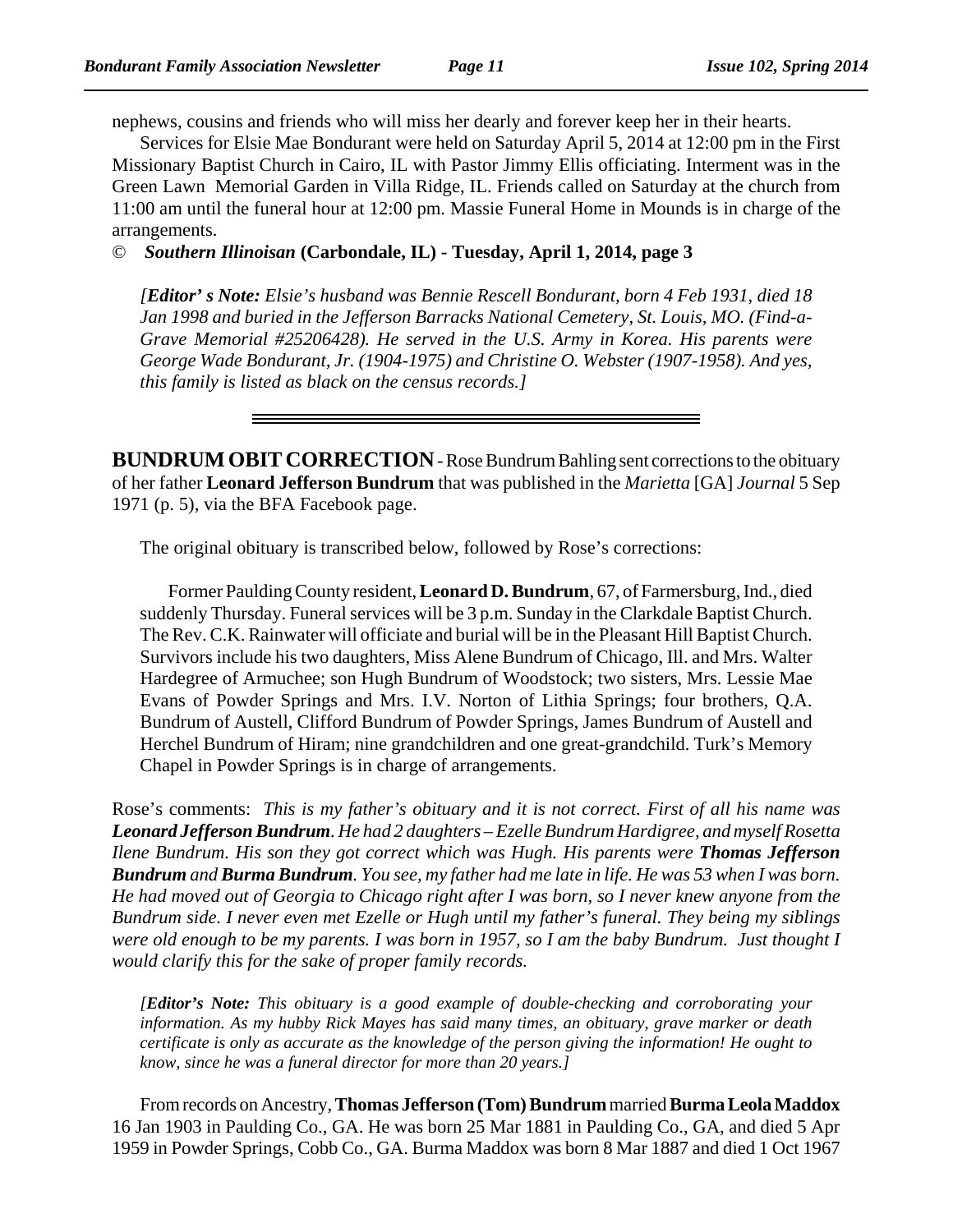in Powder Springs, GA. Their children were:

- i. **Leonard Jefferson Bundrum**, born 28 May 1904, died 2 Sep 1971 in Chicago, Cook, IL, married **Ruby Covington** (1911-2002) 20 Jan 1926 in Paulding Co., GA.
- ii. **Quilliard A. Bundrum**, born 2 Oct 1905 in GA, died 7 Feb 1988 in Cobb Co., GA, never married, buried in the Powder Springs Memorial Gardens, Cobb Co., GA. [Find-a-Grave Memorial #67569558]
- iii. **Clifford Lee Bundrum**, born 20 Sep 1908 in GA, died 23 Dec 1980 in Carroll Co., GA, buried in the Powder Springs Memorial Gardens, Cobb Co., GA. [Find-a-Grave Memorial #69425810]. He married **Vassie Opal Morris** (1907-1984).
- iv. **James A. Bundrum**, born 3 Nov 1910 in GA, died 13 Apr 1985 in Austell, Cobb Co., GA. He married **Mina Grace Brown** abt 1920. She was born 21 May 1916 in GA, died 30 May 2011 in Marietta, Cobb Co., GA. They are buried at Pleasant Hill Baptist Church Cemetery, Powder Springs, Cobb Co., GA. Their son Jody Bundrum's obit was included in the BFA Newsletter #101.
- v. **Lessie Mae Bundrum**, born 20 July 1912, died 15 Oct 1988, and is buried in the Powder Springs City Cemetery, Cobb Co., GA. She married **James O. Evans**, who was born 17 Nov 1917 and died 23 Dec 1957. [Find-a-Grave Memorials #67795279 & #67795229]
- vi. **Herschel Elvin Bundrum**, born 15 May 1920, died 8 May 1979, married **Ruby Alice Lester**, who was born 24 Oct 1918 and died 23 Dec 1996. They are buried in the Powder Springs City Cemetery, Cobb Co., GA. [Find-a-Grave Memorials #67795521 & #67853541]
- vii. **I.V. (Ivey) Bundrum**, born about 1922, died 17 Feb 2014, burial at Powder Springs City Cemetery, Cobb Co., GA.

# *From the Family Scrapbook*

# **BONDURANT - HANDLEY FAMILY**

*This photo and family information has been shared by Thomas Allen Sams, 605 Pinetree Drive, Trail Creek, IN 46360-7137, 219-874-1308, portercotom@yahoo.com.*

**Mary Emma Bondurant** was born on 18 July 1873 in Tuscola, Douglas Co., IL, daughter of Samuel Tharp Bondurant and his first wife Sarah Ellen Barnett. On the 1940 census, Mary Emma lived with sons Charles, John and Lawrence at 3301 Morgan Street in Steger, IL. She died 5 June 1942 in Steger, Cook Co., IL.

She married **Charles Kerr Handley** 3 Oct 1889 in Edwards Co., IL, at the home of her widowed step-mother Elizabeth Gibson Bondurant in Loda, Iroquois Co., IL. Charles was born 8 Apr 1858 in Grayville, Edwards Co., IL, son of Edward Handley and Elizabeth Gibson. He died 5 Sep 1920 in Chicago Heights, Bloom Twp., Cook Co., IL. (IL death cert. #0035751). Charles and Mary Emma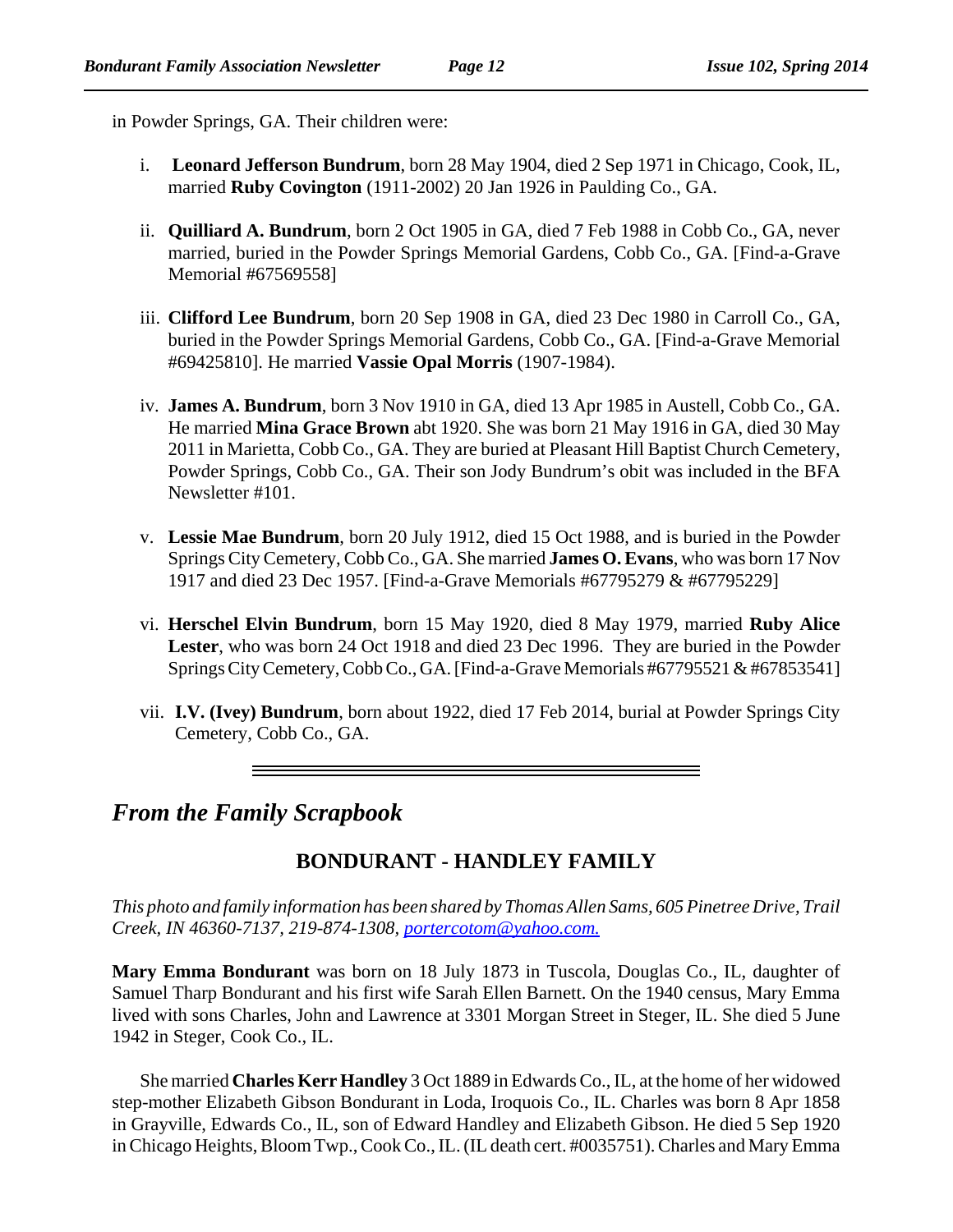are buried in the Pine Ridge Cemetery at Loda, IL. [Find-a-Grave Memorials #40503287 & #50232779]

They had the following children:

i. **Samuel Edward Handley** was born 28 July 1890 in Grayville, Edwards Co., IL. He married **Lily Harriet Hassel** 13 May 1911 in Chicago Heights, Cook Co., IL. He died on 11 Dec 1951 in Garrett, IN.

ii. **Mary Elizabeth (Bessie) Handley** was born 21 Aug 1893 in Loda, IL. She married **Otto Hofer** 4 May 1912 in Chicago, Cook Co., IL. She died on 14 Jul1953.

iii. **Charles Herbert (Herb) Handley** was born 19 May 1896 in Loda, IL. He died 12 Aug 1946 in Steger, Will Co., IL. He was a machinist and never married. He was buried on 15 Aug 1946 in the Pine Ridge Cemetery at Loda, IL, per IL Deaths Index 1916-1947. [Find-a-Grave Memorial #50232813]

iv. **John Gibson Handley** was born 15 Feb 1898 in IL. He died 11 Dec 1972 at Steger, Will Co., IL, and is buried in the Pine Ridge Cemetery at Loda, IL. [Find-a-Grave Memorial #40507782] He married **Myrtle Gertrude Moore**, who was born 6 Jan 1912 in TX and died 24 Dec 2003 in CA. She is also buried in the Pine Ridge Cemetery at Loda, IL. [Find-a-Grave Memorial #84024129]



*Charles Kerr Handley and wife Mary Emma Bondurant Handley, daughter Mary Elizabeth Handley (on Charles's lap) and son Samuel Edward Handley (standing). Picture was taken about 1890 in Loda, Illinois. Thanks to Samuel's grandson Thomas A. Sams for sharing this family photo.*

v. **Chester Handley**, died 2 Feb 1901, buried in the Pine Ridge Cemetery at Loda, IL.

vi. **Mark Handley**, died 21 Nov 1902, buried in the Pine Ridge Cemetery at Loda, IL. [Find-a-Grave Memorial #63365900]

vii. **Ralph J. Handley** was born 2 Jan 1907 and died 22 Nov 1907 in Chicago Heights, Cook Co., IL. He was buried in the Pine Ridge Cemetery at Loda, IL, according to the Cook Co., IL, Deaths Index 1878-1922. [Find-a-Grave Memorial #63365917]

viii. **Lawrence Andrew Handley** was born 18 Mar 1911 in Chicago Heights, Cook Co., IL. He married **Dorothy Mae Hughes** 14 Sep 1945. He served in the U.S. Army in WWII and died 17 Oct 1989 in Eldon, Miller Co., MO. Dorothy was born 26 Oct 1911 and died 28 Oct 1990. They are buried in the Eldon Cemetery [Find-a-Grave Memorials #99795455 & #99795454]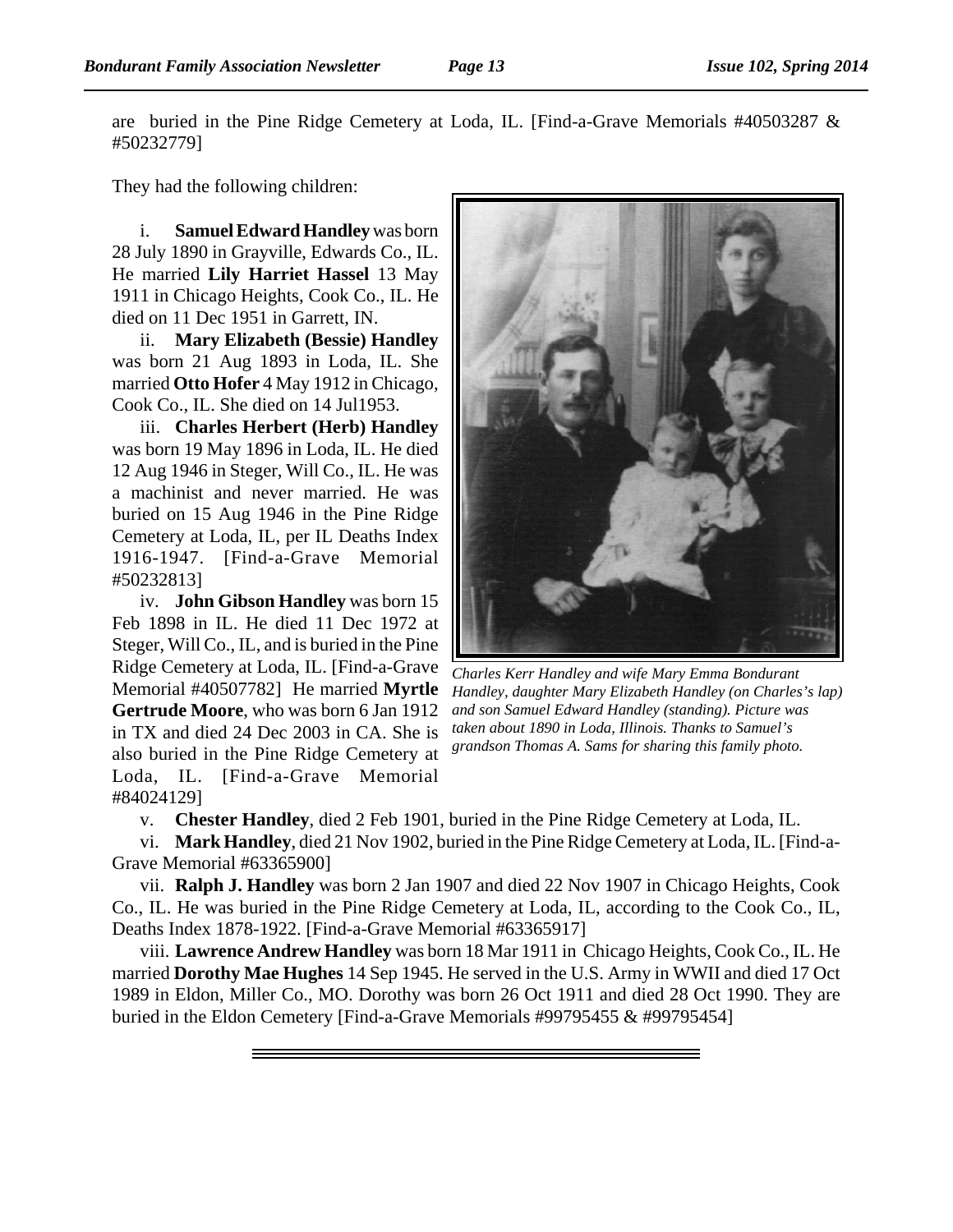*From the research files of Ruby Talley Smith with additions from the BFA database and Ancestry.com.*

### **The Family of Charles Henderson Bondurant**

#### **Generation 1**

1. **Joseph Samuel Thomas BONDURANT** was born 29 Sep 1835 and died 3 Jan 1903. He married **Louise Silence SEAY** (1835-1903). They are buried at the Hebron Baptist Church cemetery, Appomattox, VA. [Find-a-Grave Memorial #35699987 & #35700017] They had the following children:

i. **James David Bondurant** (1853-1938), born 8 Oct 1853, died 4 Oct 1938, married **Willie CARTER** (1859-1931), Both are buried in the Hebron Baptist Church Cemetery, Appomattox, VA. [Find-a-Grave Memorials #35699973 & #35700165] Their children were:

- i. **Ethel Bondurant WEAKLEY** (1883-1950)
- ii. **Ida Bondurant STRATTON** (1889-1966)
- iii. **Wallace Edward Bondurant** (1897-1994)

ii. **Anna Virginia Lavinia BONDURANT**, born 12 Jan 1856 in Buckingham Co. VA, died 27 Feb 1928 in VA. She married **Aurelius Philip CARSON** 6 Sep 1878 in Appomattox Co. VA. He was born 28 Jan 1856 in Appomattox Co. VA, and died 22 Jun 1934. They lived in Rustburg, Campbell Co. VA the 1900 and 1910 Federal Census, with 8 children, a daughter-in-law, and grandson.

iii. **Charles Henderson BONDURANT** (1858 -1941) (see below)

iv. **Joseph Samuel BONDURANT** was born 3 Nov 1864 in Buckingham Co. VA, died 16 Mar 1922. He married **Virginia Frances "Jennie" STONE**, who was born 27 Aug 1871 and died 1950. Both are buried in the Hebron Baptist Church Cemetery, Appomattox, VA. [Find-a-Grave Memorials #35699978 & #35700050] Their children were:

i. **Carlton A. Bondurant,** born 31 Aug 1904 in VA, died 25 Oct 1988 in Roanoke, VA. He married **Mattie Louise Cardwell** and lived in Kirksville, Adair Co. MO in 1930, Lincoln, Macon Co. MO in 1935, Wytheville, Wythe Co. VA in 1940. Mattie was born 6 Jun 1907 in Campbell Co. VA, and died 8 Apr 1979 in Roanoke, VA. They are buried in the Blue Ridge Memorial Gardens at Roanoke, VA. Their daughter was:

i. Nona Clair Bondurant, born 21 Nov 1932 in VA

ii. **Malcolm S. Bondurant**, born 31 May 1908 in Lynchburg, Campbell Co. VA, died 27 Apr 1996 in Newport News, VA, buried at the Fort Hill Memorial Park in Lynchburg. VA. [Find-a-Grave #118361075] He married Mary Lucille (Loveleen) GILLIAM between 1930 and 1940. She was born 25 Nov 1915 in VA, daughter of Robert Morton Gilliam (1890- ) and Susan Elizabeth (Lizzie) Agee (1889-1970)

iii. **Eleanor V. Bondurant**, born 30 Nov 1912 in VA, and died 5 Nov 1997 in Atlanta, Fulton Co. GA. She married **James Wentworth COCHRAN II** 16 Oct 1934. He was born 13 Sep 1909 in SC, died 9 Apr 1979 and was buried in the Manning Cemetery, Manning, Clarendon Co. SC. [Find-a-Grave #61624214] They lived in Fulton, Hickman Co. KY in 1935 and Nashville, Davidson Co., TN in 1940, Atlanta, Fulton Co. GA in 1948. Their sons were

- i. James Wentworth Cochran III, born 30 Apr 1937 in TN, lived in Atlanta, GA in 1994
- ii. Paul Bondurant Cochran, born 24 Feb 1941 Nashville, TN, died 4 Sep 1959, also buried in the Manning Cemetery in Clarendon Co. SC. [Find-a-Grave #61624215]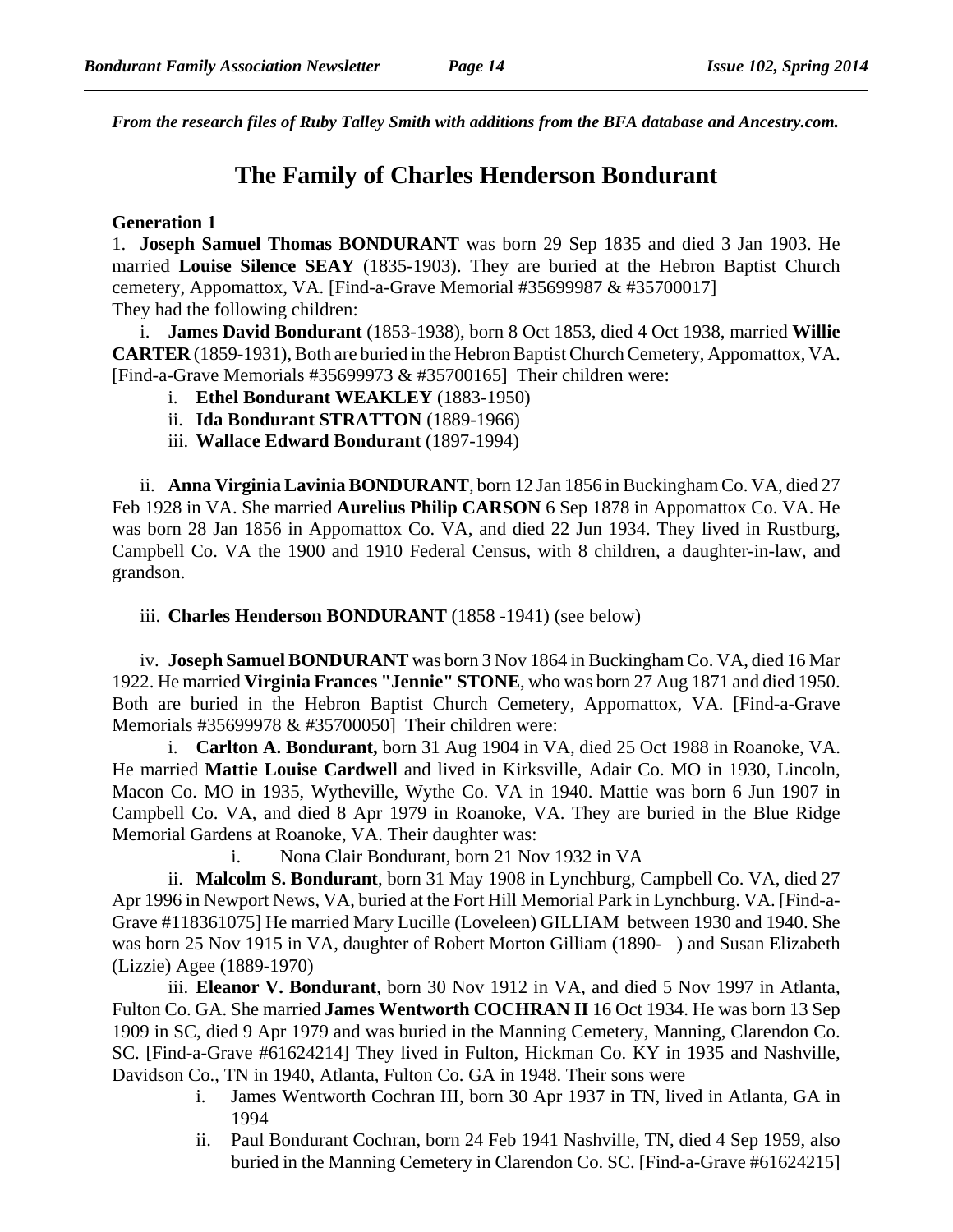v. **Sarah Elizabeth Bondurant**, born 25 Jan 1868 in VA, died about 1930 in Appomattox, VA. She married **Thomas Breckenridge Carson** 22 Feb 1889 in Appomattox, VA. He was born 21 Apr 1858 in Appomattox, VA, died after 1930. He and Volney Becker Carson who married Florence below were brothers, sons of Thomas Franklin Carson (1823-1901) and Mary Ann Moore Bondurant (1834-1910).

vi. **Florence Belle Bondurant**, born 7 Nov 1870 in VA, died about 1946. She married **Volney Becker Carson** 10 Nov 1898 in VA. He was born 9 Nov 1873 in Appomattox Co., VA, and died about 1936.

vii. **Cora Lee Bondurant**, born 7 Mar 1879 in VA, died 6 Jan 1951 in Appomattox, VA. She married **Benjamin Laurence (Bennie) Wheeler** 22 Dec 1879 in Appomattox.

### **Generation 2**

2. **Charles Henderson BONDURANT** (Joseph Samuel Thomas) was born 25 Sep 1858 in Buckingham Co, VA. He died 15 Sep 1941 in Monroe Co, MO. He was buried in Sunset Hill Cemetery, Madison, Monroe Co, MO. [Find-a-Grave Memorial #34789827]

Charles married **Cynthia Eva Lena LLEWELLYN**, daughter of Thomas LLEWELLYN and Rebecca WOODSON, 27 Oct 1885 in MO. Cynthia was born 8 Apr 1869 and died 15 May 1960. She was buried in Sunset Hill Cemetery, Madison, Monroe Co, MO. [Find-a-Grave Memorial #34578681]

They had the following children.

i. **Thomas Edward BONDURANT** was born 5 Jan 1887 and died 26 Aug 1928. He was buried in Sunset Hill Cemetery, Madison, Monroe Co, MO. [Find-a-Grave Memorial #38804695] Thomas married **Mary Ethel DAWSON** 10 Feb 1909. Mary was born in 1887, daughter of Alfred Wilson Dawson (1887-1986) [Find-a-Grave Memorial #37768624 ] and Lizzie Lockhart Flynn Dawson (1860-1943) [Find-a-Grave Memorial #37767992]. She died in 1986. She was buried in Sunset Hill Cemetery, Madison, Monroe Co, MO. [Find-a-Grave Memorial #38804748]

ii. **Charles Lester BONDURANT** was born 25 Aug 1888 and died 22 Nov 1957. (see below)

- iii. **Minnie Jewell BONDURANT** was born 17 Sep 1890 and died 28 Oct 1972.
- iv. **Ruby Lee BONDURANT** was born 8 Jan 1893 and died 29 Nov 1966.

v. **Nellie Mae BONDURANT** was born 18 May 1895 and died 12 Aug 1942. She was buried in Sunset Hill Cemetery, Madison, Monroe Co, MO. Nellie married **Clyde E. MARSHALL**, son of John Dorsey MARSHALL and Georgia GREEN, 25 Mar 1916. Clyde was born 25 Jan 1892 and died 1 Feb 1981. He was buried in Sunset Hill Cemetery, Madison, Monroe Co, MO.

vi. **Orlanda Russell BONDURANT** was born 10 Apr 1900 and died 7 Sep 1985. He was buried in Sunset Hill Cemetery, Madison, Monroe Co, MO. [Find-a-Grave Memorial #32305103] Orlanda married **Glenn Irene JONES** 21 Apr 1920. Glenn was born 4 May 1901 and died 14 Sep 1993. She was buried in Sunset Hill Cemetery, Madison, Monroe Co, MO. [Find-a-Grave Memorial

#32305136 ]

vii. **Ethel Florence BONDURANT** was born 15 Sep 1903 and died 28 Aug 1981.

### **Generation 3**

3. **Charles Lester BONDURANT** (Charles Henderson, Joseph Samuel Thomas) was born 25 Aug 1888. He died 22 Nov 1957 in Madison, Monroe Co, MO. Memorial #34798585 ]

Charles married **Mary Katherine GARNETT**, daughter of Anderson Taylor "Andrew" GARNETT (1858-1927) [Find-a-Grave Memorial #66764431] and Susie Ella BRADLEY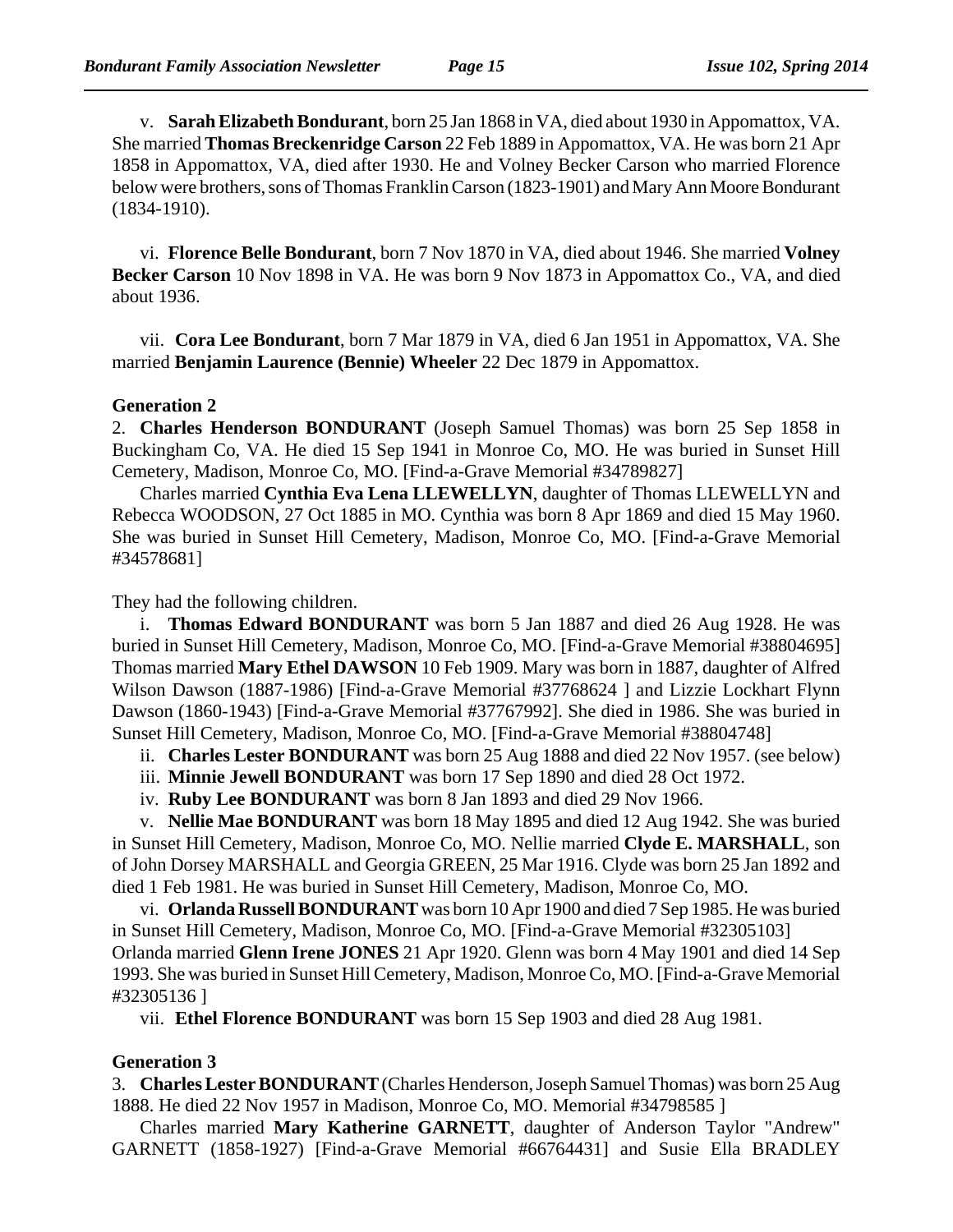(1865-1941) [Find-a-Grave Memorial #66764712 ], 22 Dec 1909. Mary was born 24 Aug 1890 and died 10 Dec 1966. They are buried in Sunset Hill Cemetery, Madison, Monroe Co, MO. [Find-a-Grave Memorials #34798797 & #34798585]

They had the following known child:

i. **Lillian Ellen BONDURANT** was born 26 Jan 1911 in Madison, Monroe Co., MO, and died 10 Feb 1998. She was buried in Sunset Hill Cemetery, Madison, Monroe Co, MO. [Find-a-Grave Memorial #32537785]

4. **Minnie Jewell BONDURANT** (Charles Henderson, Joseph Samuel Thomas) was born 17 Sep 1890 and died 28 Oct 1972. She was buried in Sunset Hill Cemetery, Madison, Monroe Co, MO. [Find-a-Grave Memorial #34790867] Minnie married **Charles Franklin (Frank) GRITTON,** son of Charles L. GRITTON "Bud" and Georgia Ann DRY, 7 Nov 1912. Frank was born 6 Oct 1890 and died 29 Sep 1955. He was buried in Sunset Hill Cemetery, Madison, Monroe Co, MO. [Find-a-Grave Memorial #34790939] They had the following known child:

i. **Charles Kenneth GRITTON** was born 24 Jul 1925 and died 28 Jul 1925. He was buried in Sunset Hill Cemetery, Madison, Monroe Co, MO. [Find-a-Grave Memorial #34791047]

5. **Ruby Lee BONDURANT** (Charles Henderson, Joseph Samuel Thomas) was born 8 Jan 1893 and died 29 Nov 1966. She was buried in Sunset Hill Cemetery, Madison, Monroe Co, MO. [Find-a-Grave Memorial #53282480] [SOURCE: Frederic Hougardy hougardy@gwi.net (2003) This is his wife's maternal grandmother.]

Ruby married **Claude Edward DIXON**, son of Joseph Elmond DIXON and Alice Lucy WOODS, 15 Feb 1910. Claude was born 24 Mar 1885 and died 9 Dec 1955. He was buried in Sunset Hill Cemetery, Madison, Monroe Co, MO. [Find-a-Grave Memorials #53255880 & #53282889]

They had the following children:

i. **Ara Leone DIXON** was born 9 Jan 1912 and died 5 Jan 1999. She was buried in Sunset Hill Cemetery, Madison, Monroe Co, MO. [Find-a-Grave Memorial # 53255792] Ara married **Weldon SMITH** 21 Oct 1940. Weldon was born 20 May 1906 and died 14 Nov 1981. He was buried in Sunset Hill Cemetery, Madison, Monroe Co, MO.

ii. **Veda Lorene "Dixie" DIXON** was born 29 May 1916 and died 17 Jan 2000 in Moberly, MO. She was buried in Sunset Hill Cemetery, Madison, Monroe Co, MO. [Find-a-Grave Memorial # 64036222]

*Veda Lorene "Dixie" Peck, 83, of Moberly, Missouri, died Monday January 17, 2000, at Moberly Regional Health Center in Moberly, Missouri, after a short illness. She had resided at Moberly Residential Care Center since August 1996. Mrs. Peck was born May 29, 1916, in Madison, the daughter of Claude E. and Ruby Bondurant Dixon. She married John L. Peck, and he preceded her in death. Survivors include two sons, a step-daughter; six grandchildren; three great-grandchildren; and one sister-in-law. Mrs. Peck was also preceded in death by one brother; two sisters; and a great-granddaughter. Mrs. Peck was a licensed practical nurse and worked at the old McCormick Hospital in Moberly Mo., and hospitals in Louisiana; Ottawa, Ill.; and Flint, Mich. She first resided in Moberly from 1955-1962. She was a member of Carpenter Street Baptist Church where she taught children's Sunday School classes. Before returning to Moberly, she lived in Ada, Oklahoma, for nearly 30 years, and was a member of the First Baptist Church there, where she also taught classes for many years. Graveside services were held Wednesday, January 19, 2000,*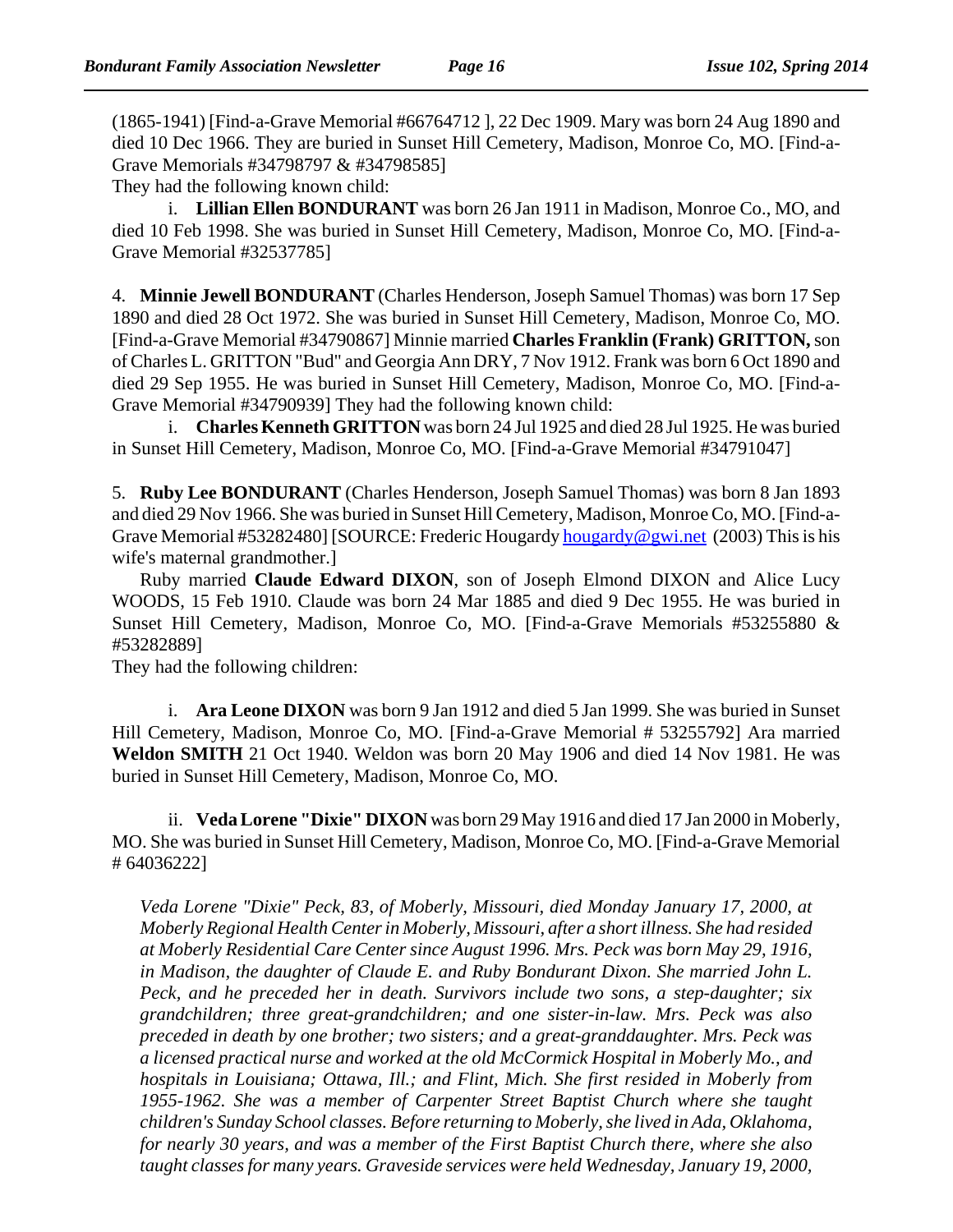*at Sunset Hill Cemetery in Madison Mo. Memorials are suggested to Child Evangelism Fellowship in Warrenton, Mo.* 

© *Monroe County Appeal***, January 27, 2000**

Dixie married **John L. PECK** 2 Apr 1942. John was born 5 Oct 1907 and died 29 Jul 1939. He was buried in Sunset Hill Cemetery, Madison, Monroe Co, MO. [Find-a-Grave Memorial #34036313]

iii. **Claudia Fern DIXON** was born 22 May 1918. She died 15 Nov 1989 in Bakersfield, CA. She was buried in Sunset Hill Cemetery, Madison, Monroe Co, MO. [Find-a-Grave Memorial # 53260160] Claudia married **Frank Warren CRAMER**, son of Harry Nelson CRAMER and Ethel Louise WEATHERFORD, 22 Apr 1943. Frank was born 22 Jun 1920 in Quincy, Adams Co, IL. He died 20 Oct 1991 in Bakersfield, CA. He was buried in Sunset Hill Cemetery, Madison, Monroe Co, MO. [Find-a-Grave Memorial # 53260337]

iv. **Joseph Bondurant "Joe" DIXON** was born 8 Jan 1922. He died 29 Sep 1990. He was buried in Sunset Hill Cemetery, Madison, Monroe Co, MO. [Find-a-Grave Memorial #41326716] Joe married Phyllis Virginia SPARKS 5 Dec 1965, Madison, Monroe Co., MO. Phyllis was born 23 Apr 1905. [Find-a-Grave Memorial # 53283457]

**8. Ethel Florence BONDURANT** (Charles Henderson, Joseph Samuel Thomas) was born 15 Sep 1903 at Appomattox, VA. She died 28 Aug 1981. She was buried in Sunset Hill Cemetery, Madison, Monroe Co, MO. [Find-a-Grave Memorial # 32543261]

Ethel married PFC **Millard Cleo HALEY**, son of Claud HALEY and Ara Hase Davis Haley, 5 Feb 1920 in Madison, Monroe Co, MO. Millard was born 29 Jul 1897. He died 16 Jan 1987. He was buried in Sunset Hill Cemetery, Madison, Monroe Co, MO. [Find-a-Grave Memorial #32543114] MIL: WWI PFC Missouri. They had the following known child:

i. **Francis Leon "Pete" HALEY** was born 29 Oct 1923 and died 20 Feb 2006, St. Louis, MO. He was buried in Sunset Hill Cemetery, Madison, Monroe Co, MO. [Find-a-Grave Memorial #32537087]

#### **Generation 4**

15. **Francis Leon "Pete" HALEY** (Ethel Florence BONDURANT, Charles Henderson, Joseph Samuel Thomas) was born 29 Oct 1923 and died 20 Feb 2006 in St Louis, MO. He was buried in Sunset Hill Cemetery, Madison, Monroe Co, MO. [Find-a-Grave Memorial #32537087]

*Francis Leon (Pete) Haley, 83 of Madison, passed away Monday morning, February 20, 2006, in St. Louis. Francis was born October 29, 1922, in Monroe County to the late Millard C. and Ethel Frances (Bondurant) Haley. He was a life-long resident of Madison, graduated from Madison High School, and owned and operated Haley & Sons Trucking and Farm Supply for 65 years. He was a member of the Mount Airy Baptist Church and past member of the Madison Businessman's Association. July 3, 1943, he married Frances (Tiny) Etheline Haley in Madison. She preceded him in death May 3, 1981. Survivors include two sons, Rodney Leon and Paulette Haley of Eldon and Randall Alan and Paula Haley of Madison; two grandchildren, Justin Leon Haley of Jefferson City and Royce Alan Haley of Madison; two step-grandchildren, Diana and Nick Glydewell of Excello; two sisters-in-law, Elsie Perkins Schwerdtner of Decatur, IL and Betty and Bill Huntsman of Moberly; three nieces, Connie Anthony of St. Louis, Brenda Perkins of St. Louis, and Ellen Tucker of Glenwood, IA; two great-nieces, Cathy Haley of Moberly and Barbara Haley of the state of Washington. Funeral services were at 2:00 p.m. Thursday, February 23, at Million-Taylor Funeral Home*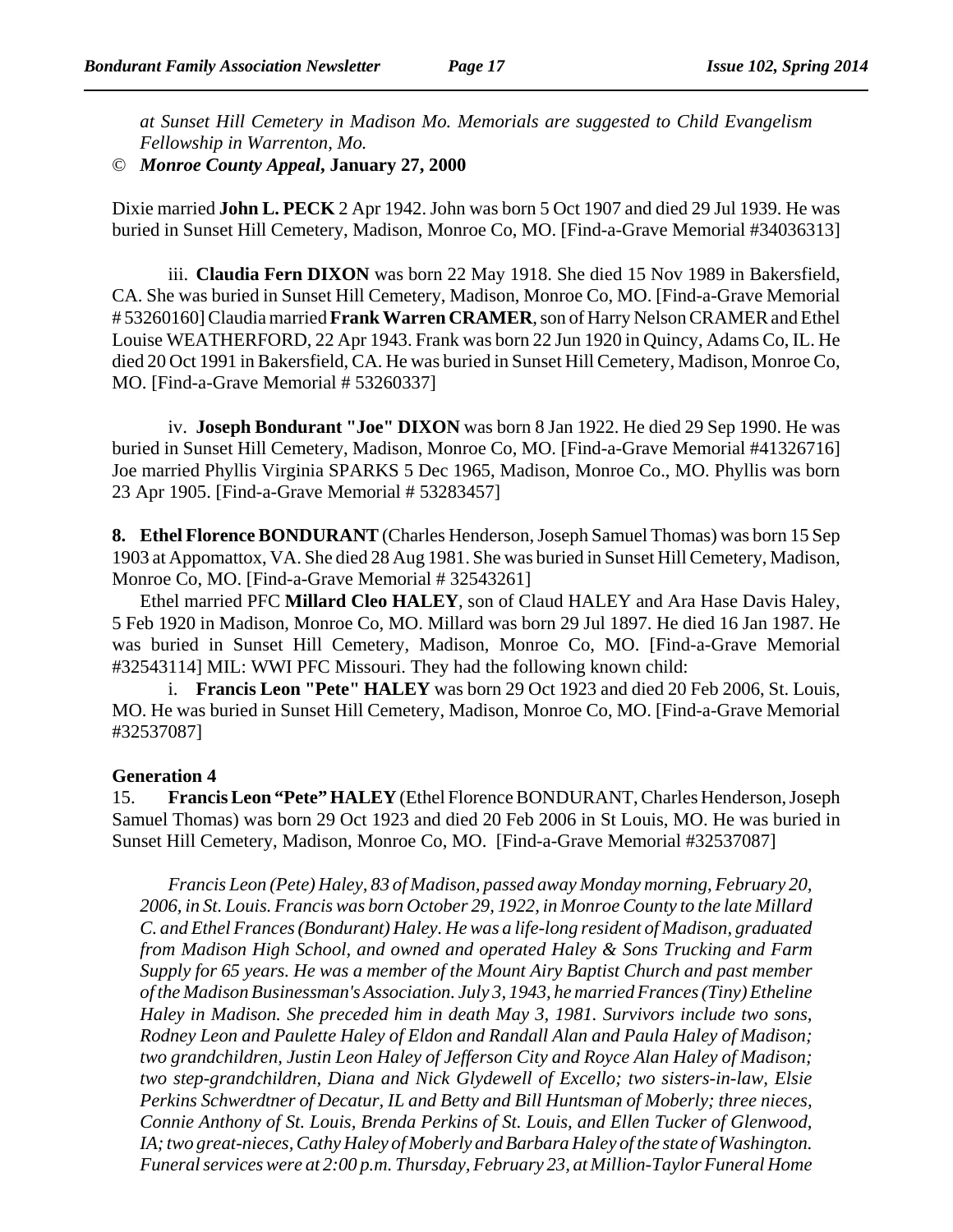*in Madison with the Reverend Tom Downey officiating. Interment was at Sunset Hill Cemetery in Madison. Contributed by Don Duvall. © Monroe County Appeal, March 9, 2006.* 

Pete married Frances **Ethleen "Tiny" PERKINS** 1 Jul 1944 at the home of the bride by Rev. Hugh H. Yeabs (Ancestry's MO marriage records 1805-2002 database, p.260). Tiny was born in 16 Mar 1925, raised in Clarence, Shelby Co., MO, and died 3 May 1981. She was buried in Sunset Hill Cemetery, Madison, Monroe Co, MO. [Find-a-Grave Memorial # 32536880]

They had the following children:

i. **Rodney Leon HALEY** was born Aug. 23, 1952 in Monroe Co., MO. Rodney married **Paulette V.** She was born Oct. 20, 1954.

ii. **Randall Alan HALEY** was born Nov. 15, 1964 in Monroe Co., MO. Randall married **Sheila Ann Little** May 18, 1996.



*How long have you been searching for that one little piece of information that could provide you with the proof you need to get to the next level in your family history? Share your brick walls with us – you never know who might have the answer!*

Send an email with what you DO know and what you're looking for to the BFA newsletter editor at ebmayes@windstream.net or mail it to Eve B. Mayes, 270 Wesley Chapel Road, Danielsville, GA 30633. If you have the answer to a question here, won't you share your information with all of us? Thanks!

**Proof of parents for NANCY BONDURANT**, who married **ISRAEL SNEAD** 23 Dec 1807 Campbell Co., VA. She was born about 1784 and died 30 June 1847 in Lynchburg, VA. Israel Snead was born 20 April 1780 in VA and died 3 Oct 1841 in Lynchburg, VA. Israel and Nancy are buried in the same plot of the Old City Cemetery in Lynchburg (Find-a-Grave Memorials #26054312 & #26054812).

Is Nancy the daughter of **JOEL BONDURANT** (ca. 1742- ca. 1784)? Who was her mother? Diane's ancestor is Nancy and Israel Snead's son **HENDERSON SNEAD**, who was born 27 Oct 1813 and died 1 Aug 1850 in Lynchburg, VA (Find-a-Grave Memorial #26055039).

*Diane Gunter Borgman, 110 Bruns Place Ct., St. Peters, MO 63376, dianeborg@centurytel.net*

**Family of Greenzill and Hiram Bondurant/Bundren** – Greenzill Bundren appears on the 1830 Claiborne Co., TN, census, age 20-30, with his wife, also age 20-30, and a daughter age 5-10. On the 1839 Claiborne Co., TN, tax digest, "Green" and Hiram Bundren appear on consecutive lines, paying taxes on 97½ acres of land, valued at \$400. The tax was \$20, which appears on Green's line. Hiram is assessed 12½ cents for the poll tax. Are they sons of Francis Bundren and Elizabeth King? *Sandra Kuhn, 165 N. O'Neal Rd. Paragon, IN 46166, 765-342-0006*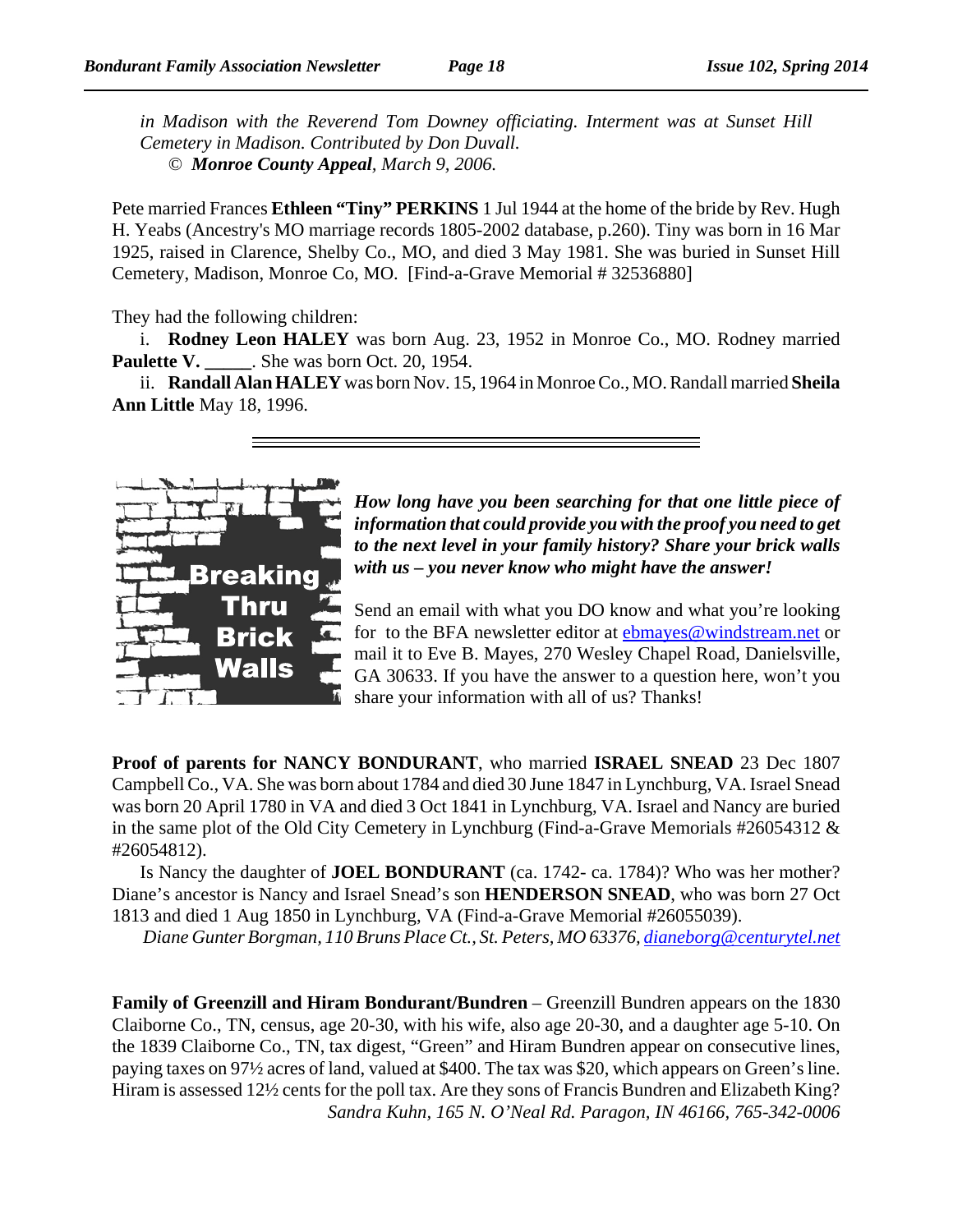**Save & Email Save & Print**

#### **SHARE YOUR FAMILY HISTORY WITH BFA**

Membership is open to any descendant or anyone interested in the Bondurant family. The \$20 annual dues underwrite the publication of a quarterly newsletter and other special projects. Please join us! Make your check payable to the *Bondurant Family Association*, and mail it along this membership /lineage form to the address below.

Our ongoing project is to compile and share information on descendants (both living and dead) of Jean Pierre (John Peter) Bondurant and his wife Ann. Many have spent years gathering the genealogical information now being assembled and indexed, to make it possible to answer questions on family relationships. Won't you fill in your lineage, and details on your spouse and descendants? When you have completed it, **either save and email it using the link above, or save, print and mail it to: Mary Bondurant Warren at 750 Glenwood Drive, Athens, GA 30606-4628**, so it can be added to the Bondurant database. *\_\_\_\_\_ (initials) BFA has my permission to add this information to the BFA database for research purposes only* 

#### **GENERATION 1 – YOU**

| Your Name:                                                                                      | Spouse's Name:                    |
|-------------------------------------------------------------------------------------------------|-----------------------------------|
| Your birth date & place:                                                                        | Spouse's birth date & place:      |
| Marriage (date & place):                                                                        | Spouse's parents:                 |
| Children's Names & Birth Dates                                                                  | Child's Spouse(s) (if applicable) |
|                                                                                                 |                                   |
| 2                                                                                               |                                   |
| 3                                                                                               |                                   |
| 4                                                                                               |                                   |
| 5                                                                                               |                                   |
| Please give other children and grandchildren (with birth dates and places) on a separate sheet. |                                   |

#### **GENERATION 2 – YOUR FATHER & MOTHER**

| Father's Name:                | Mother's Name:                |
|-------------------------------|-------------------------------|
| Father's birth date & place:  | Mother's birth date & place:  |
| Marriage (date $\&$ place):   | Mother's parents:             |
| Father's death date & burial: | Mother's death date & burial: |

#### **GENERATION 3 – GRANDFATHER & GRANDMOTHER**

| Grandfather's Name:         | Grandmother's Name:       |
|-----------------------------|---------------------------|
| GF's birth date & place:    | GM's birth date & place:  |
| Marriage (date $\&$ place): | GM's parents:             |
| GF's death date & burial:   | GM's death date & burial: |

### **GENERATION 4 – GREAT-GRANDFATHER & GREAT-GRANDMOTHER**

| GGF's Name:                | GGM's Name:                |
|----------------------------|----------------------------|
| GGF's birth date & place:  | GGM's birth date & place:  |
| Marriage (date $&$ place): | GGM's parents:             |
| GGF's death date & burial: | GGM's death date & burial: |

Please list children and spouses for earlier generations on a separate sheet, if you know them. See a PDF chart with four generations of descendants from our immigrant ancestor, Jean Pierre Bondurant, on the BFA webpa[ge, www.bondurant-family.o](http://www.bondurant-family.org)rg.